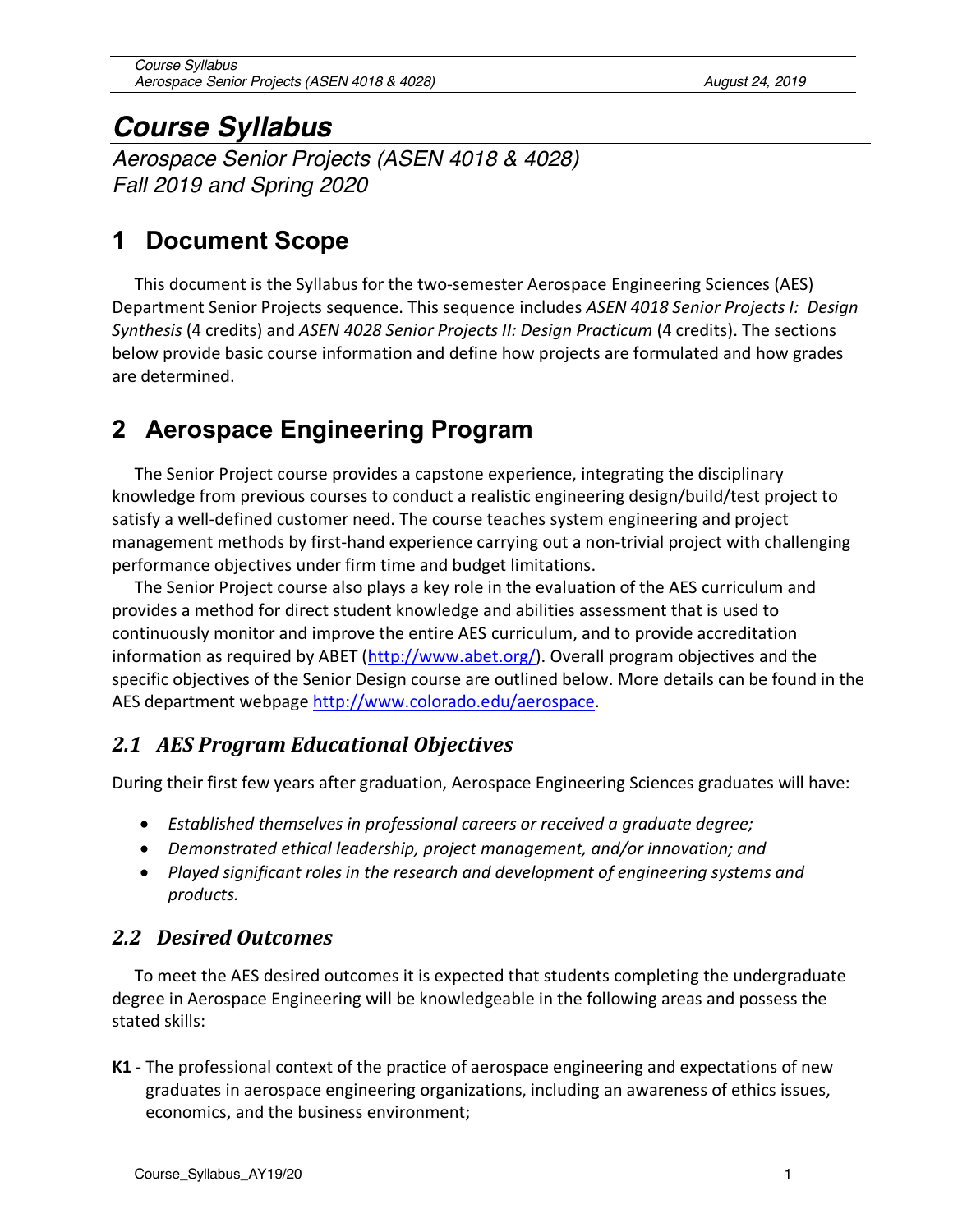- **K2** The history of aerospace engineering, providing a perspective on current events;
- **K3** Aerospace engineering as a highly multidisciplinary endeavor, requiring a systems perspective to integrate technologies and manage complexity; and
- **K4** Major principles and scientific methods underlying the technologies comprising aerospace vehicles and systems.
- In addition, students will have developed the following general skills and abilities:
- **A1** Written, oral, and graphical communication skills;
- **A2** An ability to quantitatively estimate, model, analyze, and compute;
- **A3** An ability to define and conduct experiments using modern laboratory instruments, and to interpret experimental results;
- **A4** An ability to seek out and gather information, enabling independent and lifelong learning;
- **A5** Interpersonal and organizational skills that enable individuals to work effectively in teams;
- **A6** An ability to identify needs, requirements, and constraints, and to design appropriate engineering solutions;
- **A7** An ability to formulate technical problems clearly, and to correctly apply appropriate methods and procedures for their solution;
- **A8** An ability to program computers, and skills in the use of modern engineering analysis, simulation software and operating systems.

# **3 Senior Design Course Description**

# *3.1 Objectives and learning goals*

The overall course objective of the AES Senior Projects sequence (ASEN 4018/4028) is to teach students how to apply their undergraduate academic knowledge to the professional practice of engineering, with a focus on the aerospace field. Although there are many ways this could be done, ASEN 4018/4028 has been designed to focus on the following main learning goals:

- 1) Student's learning in the course should be organized around an engineering design project to develop an engineering solution to a well-defined customer need. Although engineering analysis is used, the focus of the course is on the synthesis of a solution with a recognized value to industry or society.
- 2) Learning should be first-person and experience-based, by doing rather than by hearing or seeing. Accordingly, students should have ownership of their project, with freedom to make their own decisions in the course of the project, and primary responsibility for the outcome. Customers should not dictate how to do the design, only what a successful product should do. Faculty should act as resources (domain expertise, application experience, development guidance) and interim evaluators of the quality of the work, but should not direct the work.
- 3) A broad, end-to-end engineering experience is desired, so that design decisions can be made in the context of the overall practicality and success in serving the prescribed need. The scope of the project should therefore include project definition, articulation of success criteria, conception of credible design options, selection of the best options relative to the project needs and constraints, predictive model development, feasibility analysis, detailed design requirements development, detailed design and component selection, procurement,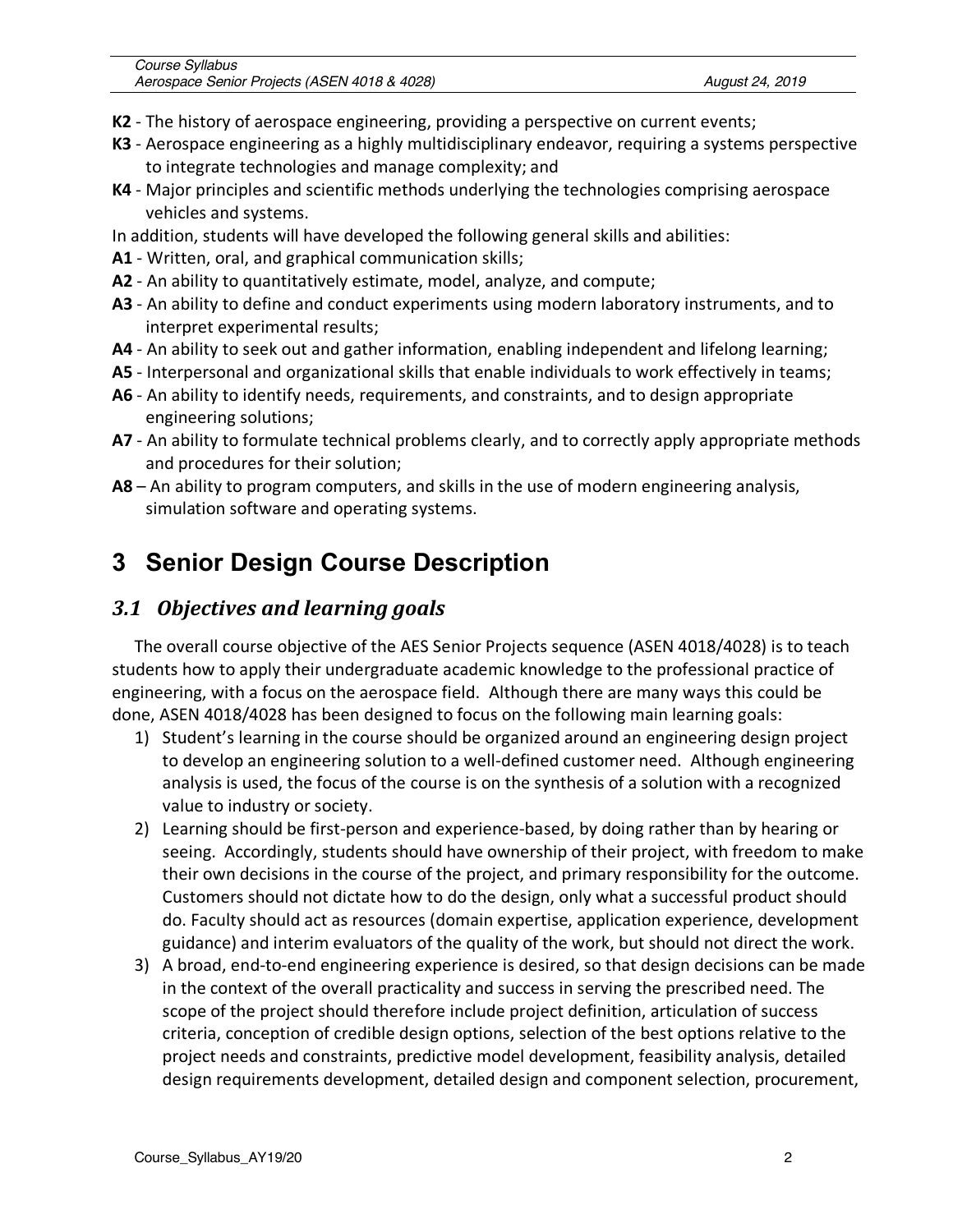manufacturing, integration, verification testing, and functional validation in a representative environment.

- 4) Student's design work should be informed by current industry best practices. A variant of the systems engineering method, suited to the constraints of the course, should be taught, both to assist in the project development itself, and to provide students with some experience in its use. Similarly, a representative set of development milestones and design products should be utilized to break the process down into manageable steps, and to develop experience in documenting and communicating the design progress according to professional engineering standards.
- 5) Projects should be complex enough that the nature of modern engineering endeavors can be experienced, where cooperation within large teams is needed, and a wide range of skills must be brought to bear to produce a viable solution. Accordingly, projects should be multidisciplinary, requiring a breadth of expertise covering mechanical, electrical, and software engineering aspects, distinct roles to be identified on the team, and significant organization and cooperation within the team.
- 6) Provide a significant opportunity for all students to develop leadership skills. Each student should have a recognized leadership role on the team that could be in team organization, financial management, systems engineering, safety, testing, or various discipline-specific technical leadership positions.

Clearly, this set of learning goals touches on the ABET knowledge categories K1-K3, and all eight of the ABET Abilities (Section 2.2). Specific knowledge sub-categories under K4 that Senior Projects fulfills have been defined based on input from industry leaders as follows:

- **K4.1** Development of engineering specifications from system level requirements.
	- The design process, phases and approach
	- Setting system goals and requirements
	- Defining function, concept and architecture
- **K4.2** Engineering design trades and system compromises
	- Tradeoffs, judgment, risk and balance in resolution
	- Disciplinary, multidisciplinary and multi-objective design
	- Prioritization and focus
	- System modeling to ensure goals can be met
- **K4.3** Design and development of mechanical drawings and specifications
- **K4.4** Design and development of software diagrams and specifications
- **K4.5** Design and development of electrical schematics and specifications
- **K4.6** Fabrication techniques and manufacturing processes
- **K4.7** Development of fabrication and integration plans
- **K4.8** Experimental measurement techniques & instrumentation
- **K4.9** Development of experimental test and verification plans
- **K4.11** Development of project management plans
- **K4.10** Project management techniques and practices
- **K4.12** Technical presentations and documentation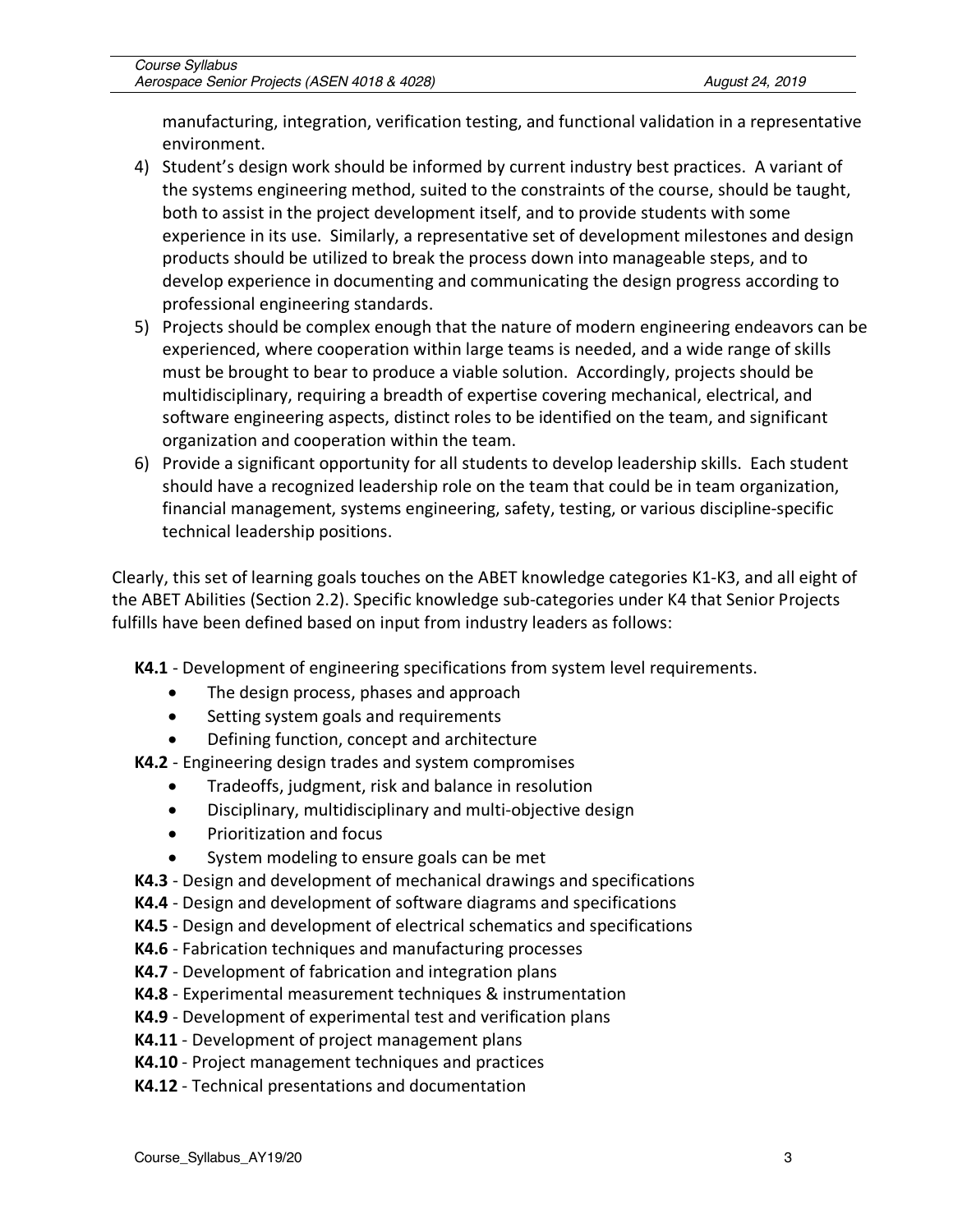| Course Syllabus                              |                 |
|----------------------------------------------|-----------------|
| Aerospace Senior Projects (ASEN 4018 & 4028) | August 24, 2019 |

All students are expected to have a basic level of proficiency, defined as "*an ability to participate and contribute to*", all of the topics listed above at the completion of the AES senior projects sequence. Additionally, students should also gain a depth of knowledge, defined as "*skilled in the practice or implementation of*" one or more of these topics.

This course provides the opportunity for students to focus on a complex engineering problem (chosen from a slate of customer-sponsored projects) from conception through testing. Through this process students will learn and have the opportunity to apply fundamental concepts of engineering design, manufacturing and testing. Additionally, students will be expected to apply the knowledge they have learned from previous courses and develop their professional engineering skills during the course.

By the completion of senior projects, students are expected to be able to participate in and contribute to the core knowledge area (K4) in addition to K1-K3 and A1-A8 that constitute the learning goals for the course.

These learning goals are based on input from leaders of industry and academia that represent the skills a practicing engineer will require to be competitive over the next decade in any discipline of engineering.

#### *3.2 Course Overview*

ASEN 4018/4028 provides a hands-on experiential learning process where students are guided through an end-to-end process to conceive, design, manufacture, verify and validate an aerospace related system to satisfy a customer-defined need.

AES students have had some experience working on design cases studies in previous courses, where the objective is to show how a particular technical concept or method can be applied. The objective of senior projects is to design a solution to a larger problem (prescribed need), where the engineering concepts/technologies/methods are not known in advance, and must be determined by the design team based on sound engineering reasoning/modeling/analysis. Also, the course intends to go beyond theory to develop practical solutions that can be manufactured, operated, and tested to directly measure the appropriateness of the chosen approach and quantify its capabilities relative to the prescribed need.

Project ideas can be of two types: design of a new device, vehicle, or system to solve a particular problem, or design of an experimental testbed to characterize new technologies or physical processes. Both of these projects utilize established technology and design principles; they are not, in and of themselves, research projects.

Each project must have a specific *customer* who articulates a need and establishes overall goals of the design project, including functional objectives and appropriate constraints. Customers can be industry professionals or AES faculty. Student proposed projects are not accepted; however students may actively recruit a customer who takes on the following responsibilities:

- 1) to submit a *Notice of Intent* to the Course Coordinator (CC) for the academic year,
- 2) to collaborate with the students on a Project Definition Document that details *Customer Project Requirements* and required student skills,
- 3) to provide funding for the project.

The Customer Guidelines document, which is available from the web or from the CC, discusses the customer's role and responsibilities in more detail. Deadlines for project proposal submission will apply.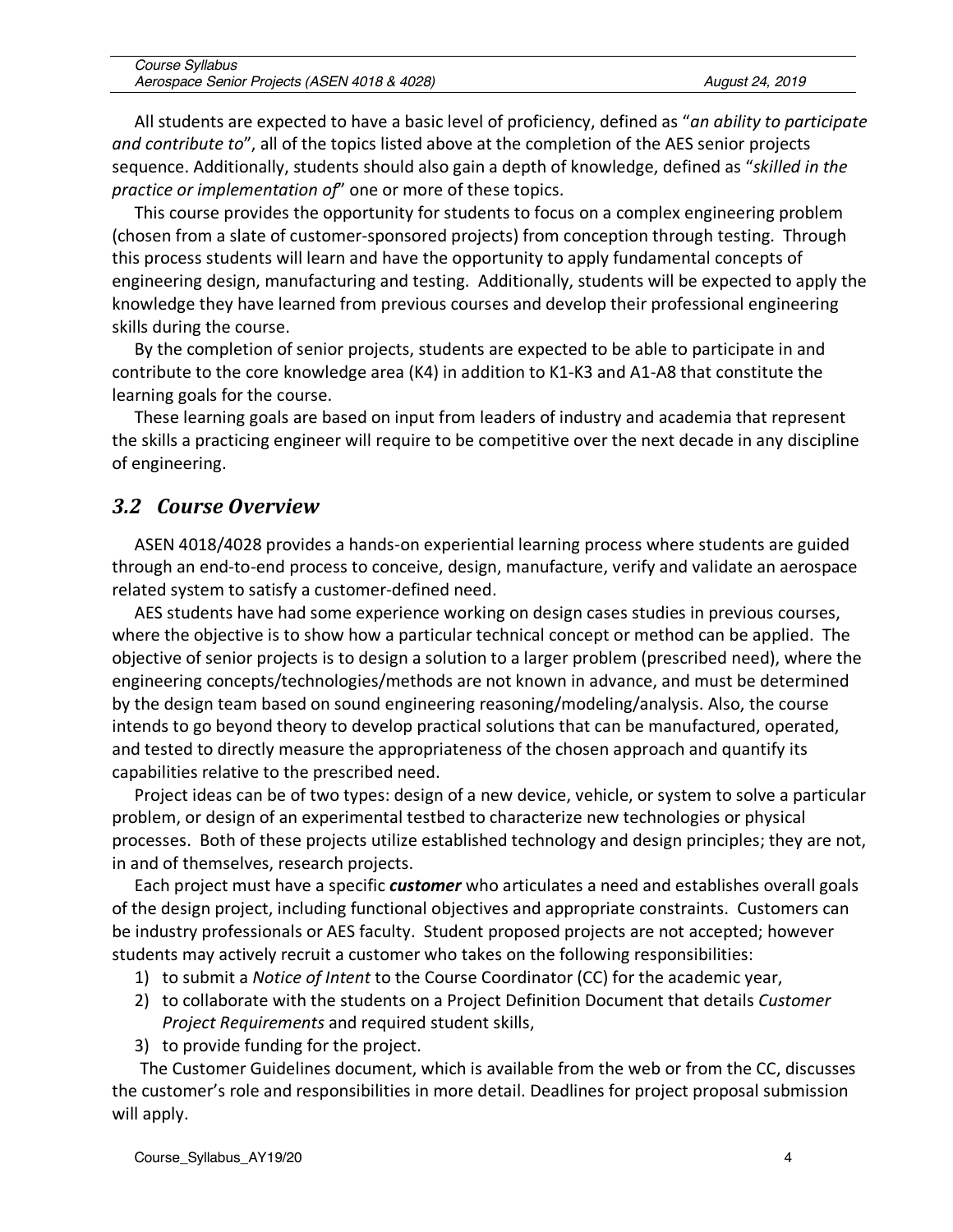| Course Syllabus                              |                 |
|----------------------------------------------|-----------------|
| Aerospace Senior Projects (ASEN 4018 & 4028) | August 24, 2019 |

Because every project is different, the course teaches students about the engineering process using a "mentoring" approach, as opposed to the familiar "lecture/lab" method. Each group will have one faculty advisor who shall meet weekly to guide students through the process, offer advice as needed, and evaluate individual student contributions to the group effort. Lectures in support of design development are offered by AES faculty and guest speakers from industry. Workshops are conducted, as needed, to provide specific technical assistance that benefits multiple projects. These and other resources are used by the project teams to carry out their design to meet customer objectives and satisfy the course deliverables. It is important to note that *the conduct of each project is the responsibility of the student team*.

Individual and group work on each project is evaluated by the *Project Advisory Board*, composed of the project faculty advisors, the CC, and AES technical staff. The PAB conducts formal reviews of project milestones at specific times during the semester, and these results are the primary source of data for compiling the team grade. Individual grades will be computed as differential adjustments from the team grade, using faculty and external mentor evaluations, peer and self-evaluations, lab notebooks, and PAB discussions. The evaluation process is based on the specific learning goals listed in sections 2.2 and 3.1. Not all learning goals will be assessed at each milestone, so students will receive specific details on the aspects to be evaluated in each assignment. More details on grading can be found in section 6.0.

The graded deliverables in the course are as follows.

#### **3.2.1 Project Definition Document (PDD)**

- Written document
- Define specific project objectives and scope

#### **3.2.2 Conceptual Design Document (CDD)**

- Written document
- Define project functional requirements
- Conceive of several top-level design approaches and conduct trade studies to select a baseline approach.

#### **3.2.3 Preliminary Design Review (PDR)**

- Oral team presentation based on a PowerPoint document
- Provide engineering evidence of feasibility of the proposed baseline design

#### **3.2.4 Critical Design Review (CDR)**

- Oral team presentation based on a power point document
- Identify and address critical project elements for success
- Preliminary prototyping and testing results
- Detailed design trade-offs and selections
- Test planning
- Costing and program planning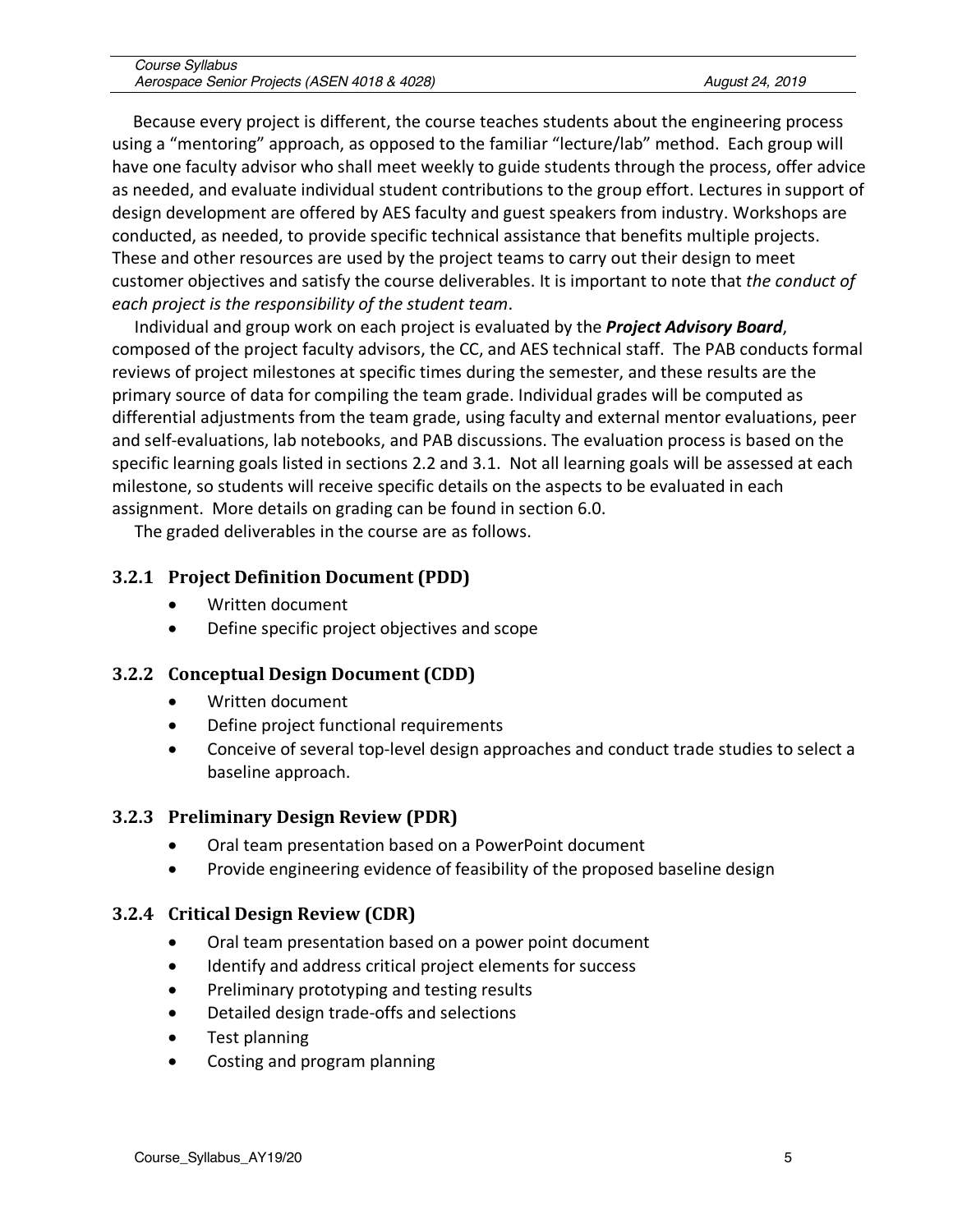#### **3.2.5** Fall Final Report (FFR)

- Comprehensive written report for the Fall design synthesis portion of the project
- Details of the design trades, analyses, and specifications development
- Collected detailed information: drawings, schematics, code, manufacturer's spec sheets, preliminary test data

#### **3.2.6 Manufacturing Status Review (MSR)**

- Oral team presentations based on a PowerPoint document
- Status report on parts procurement and fabrication
- Detailed system integration plan

#### **3.2.7 Test Readiness Review (TRR)**

- Oral team presentation based on a PowerPoint document
- Review test objectives, designs, and plans
- Safety analysis of test plans

#### **3.2.8 Spring Final Review (SFR)**

- Oral team presentation based on a PowerPoint document
- Comprehensive description of the whole project
- Emphasis on test results and evaluation relative to project objectives and requirements.
- Validation of engineering models
- Convey an in-depth understanding of the project

#### **3.2.9 Project Final Report (PFR)**

- Comprehensive written document covering the whole project
- Serves as the basis for future work
- Provides an in-depth discussion of main project elements
- Provides an archive of detailed project information
- Lessons learned and best practices

#### **3.2.10 Senior Design Symposium (SDS)**

- Symposium open to industry and other invitees
- Brief oral presentations to convey project highlights
- Poster presentation session to demonstrate project and discuss details

#### **3.2.11 AIAA Region V Conference Paper (or equivalent with permission)**

- Required paper written according to AIAA guidelines
- Submission and presentation at the AIAA Region V Student Conference is voluntary (based on advisor recommendation)

# *3.3 Pre-Requisites*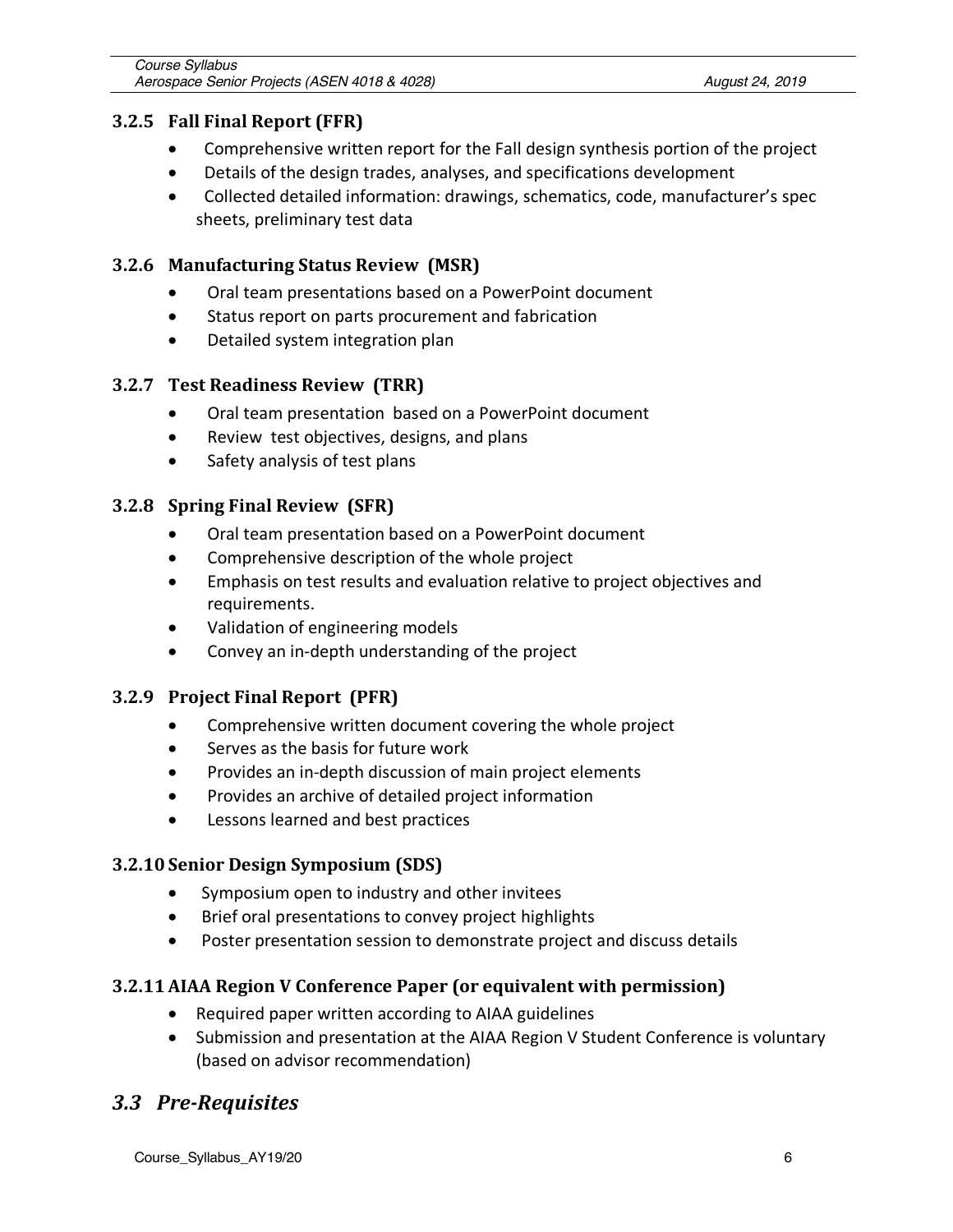#### **3.3.1 Pre-Requisites for ASEN 4018**

Students in ASEN 4018 (4 credits) are required to have senior academic standing at the beginning of the fall semester. Senior standing in AES implies that you have completed all the Aerospace Engineering Sciences required courses through the junior year with a grade of C or better. If you are deficient in any of the pre-requisites for this course you must submit a course petition form to your AES undergraduate advisor, who can provide guidance and details on this process. The petition will be reviewed by the Associate Chair of Undergraduate Studies and a decision will be made in a timely manner. The student must provide a compelling reason why an unmet pre-requisite would not hamper the conduct of a Senior Project for a petition to be considered.

### **3.3.2 Pre-Requisites for ASEN 4028**

ASEN 4018 (with a C grade or better) and the consent of the senior projects CC are prerequisites for ASEN 4028**. Students who have not successfully completed ASEN 4018 with at least a grade of C will not be allowed to register for ASEN 4028.** In such cases students will be required to begin the course sequence again in the next academic year starting with ASEN 4018.

# *3.4 Course Meetings*

### **3.4.1 ASEN 4018, Fall semester**

Lectures and Workshops: generally Tuesdays and Thursdays (50 minutes) Labs (generally team meetings): Mondays and Wednesdays (110 minutes each) (see the course calendar for specific instances and times)

# **3.4.2** Attendance for ASEN 4018

**Students are required to attend all lecture and lab periods during the first three weeks of the semester. These are of critical importance to team formation and project definition**. After the third week of the semester students are expected to attend ALL Monday lectures and any Wednesday workshops that are applicable based on their team role. **The calendar shows mandated attendance as lecture and lab times colored in red.** Not attending those may have serious consequences for your team, the success of your design, and for your grade. Updates in the Syllabus and other course announcements will be posted on course Canvas web site. Multiple technical workshops may be held during the scheduled Wednesday timeslot and students can choose the most applicable one. Students are required to attend all of their scheduled team meetings; this includes additionally scheduled team meetings where the advisors are not present. During the preliminary and critical design review weeks, students are expected to attend 4 of the 8 reviews to listen to the presentations from other teams, unless otherwise stated by the CC. This is an important way to observe effective techniques, and to avoid unfortunate mistakes.

#### **3.4.3 ASEN 4028, Spring semester**

Lectures: Weekly lectures on Monday. Labs: Tuesdays, Wednesdays, and Thursdays (see calendar; dates/times subject to change)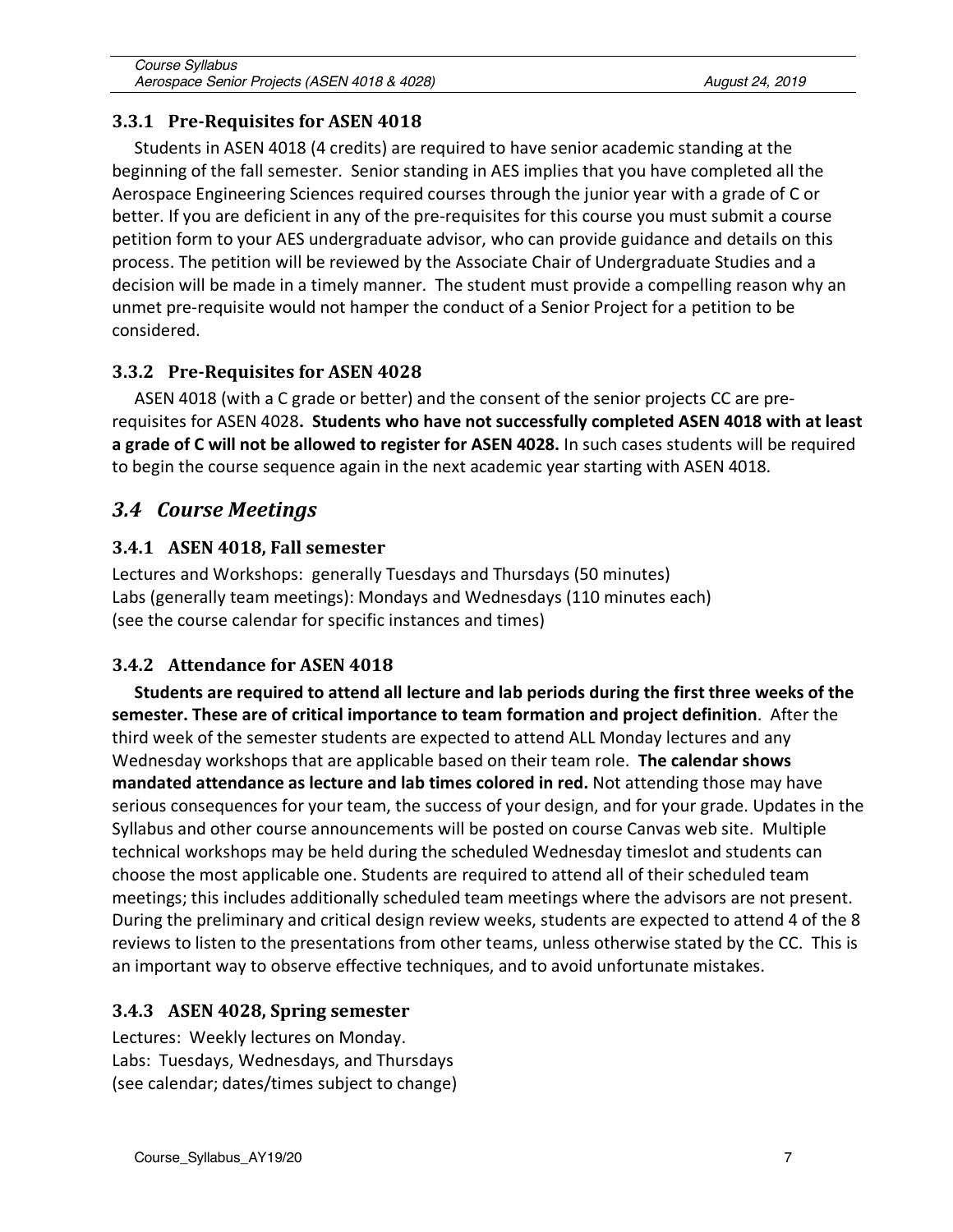#### **3.4.4** Attendance for ASEN 4028

During the spring semester students will be working with their teams on fabrication and construction. There are no regular lectures scheduled at this time, but opportunities for industry speakers sometimes arise. Team meeting times will be determined by each team (with consent of the CC) but will nominally be held during the regular class meeting times. A schedule will be posted in the Spring calendar. **The calendar shows mandated attendance as lecture and lab times colored in red.**

#### **3.4.5 Scheduling of Reviews**

All reviews will be scheduled during the regular class times, both labs, workshops, and lectures. **All students must attend the reviews of at least 4 of the 8 project teams (PDR, CDR, SFR)**, unless a prior arrangement has been made with the CC. Attendance at reviews is a component of your individual grade (See Section 0). The Manufacturing Status and Test Readiness Reviews (ASEN 4028) must be attended by the presenting teams only; other students are welcome to attend if they wish.

Because the reviews start the day that the assignments are submitted, and it is necessary to process and distribute the reviews to the PAB, **late review materials will not be accepted**. If you have not completed your review preparations, you should submit what you have by the deadline. To maintain fairness, only the submitted review materials may be presented. **No supplements after the deadline will be allowed**. However, articles may be brought in to show during the presentations.

Projects with industry and other external customer support may schedule additional reviews, with CC approval.

# *3.5 Major Course Dates*

A course calendar will be made available on the course Canvas web site. Students should utilize this resource for detailed scheduling information. However, the tentative dates for major course milestones are listed below.

#### **3.5.1 ASEN 4018**

- Team Formation: week 1
- Project Definition Document, week 3
- Conceptual Design Document, week 5
- Preliminary Design Review, weeks 8, 9
- Critical Design Review, weeks 15,16
- Fall Final Report, week 17

#### **3.5.2 ASEN 4028**

- Manufacturing Status Review, week 4
- Test Readiness Review, week 8
- AIAA Paper, week 9
- Last Machining Day, week 10
- Spring Final Review, weeks 15, 16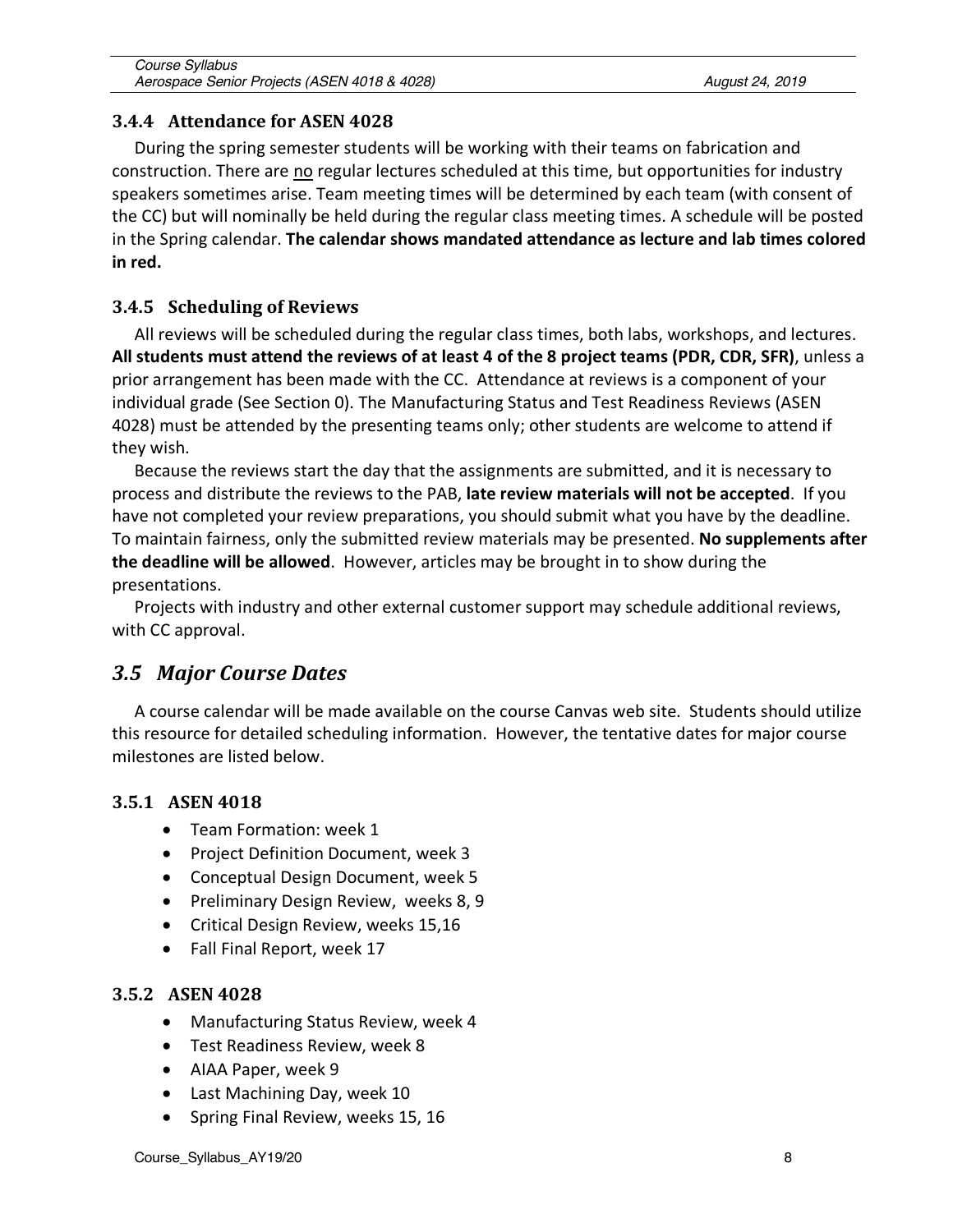- Senior Design Symposium, week 14
- College of Engineering Expo, week 15
- Project Final Report, week 16
- Final Check Out form, week 16

#### *3.6 Course time commitment*

AES senior projects is a 4 credit course each semester, and like all courses students are expected to commit 4 hours per week for each credit. This means students should expect to commit at least **16 hours** each week to senior projects. This includes class and group meeting times. However, accomplishments are graded, not time spent, and they often require additional time outside of class and group meetings. In many cases motivated students commit over 20 hours each week to senior projects.

#### *3.7 Assignments and Requirements*

#### **3.7.1** The following assignments will be given, corresponding to each deliverable:

Fall Semester:

**Assign. 1:** Project Definition Document (PDD)

**Assign. 2:** Conceptual Design Document (CDD)

**Assign. 3:** Preliminary Design Review (PDR), accompanied by a peer review and self-evaluation

**Assign. 4:** Critical Design Review (CDR), accompanied by a peer review

**Assign. 5:** Fall Final Report (FFR), accompanied by a self-evaluation

Spring Semester:

**Assign. 6:** Manufacturing Status Review (MSR)

**Assign. 7:** Test Readiness Review (TRR), accompanied by a peer review and self-evaluation **Assign. 8:** AIAA Paper

**Assign. 9:** Spring Project Review (SPR), accompanied by a peer review

**Assign. 10:** Symposium Presentation and Poster (SPP)

**Assign. 11:** Project Final Report (PFR), accompanied by a self-evaluation

#### **3.7.2 Presentation/Report Requirements.**

Presentations are given by the team. However, due to time constraints, only a portion of the team can present at each review. **Each student is required to orally present at least once each semester. The maximum number of student presenters per review is 6**. In ASEN 4018 there are 2 opportunities and in ASEN 4028 there are 3 opportunities to present.

Final reports (Fall and Spring) are written by the whole team. **Each team member must be lead author of at least one substantial section of each of these major reports**. Team members may be co-author on one or more sections. These contributions must be properly attributed, in a separate section for that purpose, as report authorship is used in part to establish individual grade adjustments from the group grades.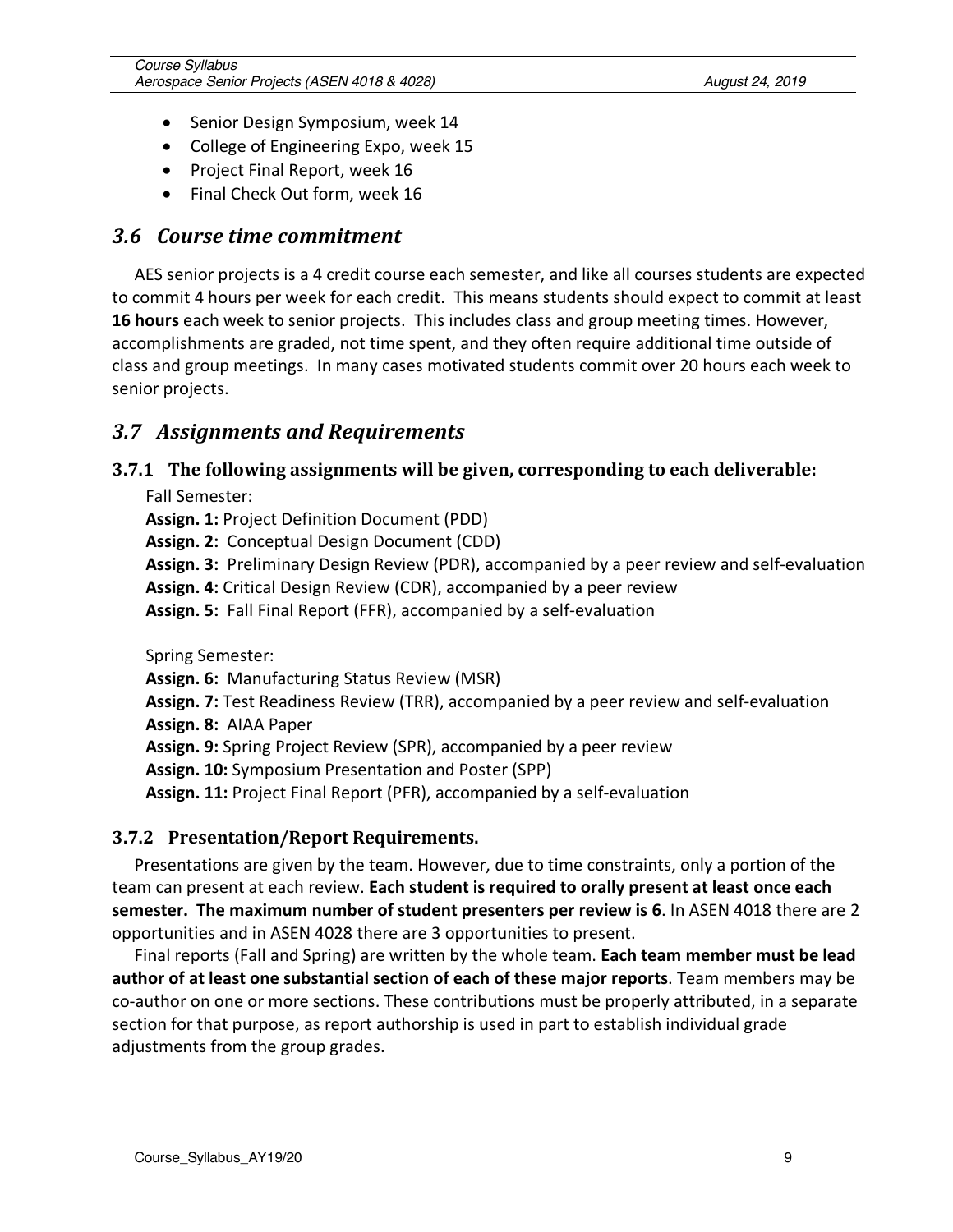# **4 Resources**

# **4.1** Available meeting, design and construction space

#### **4.1.1 Senior Project Labs**

Each team will be assigned space in the senior projects labs for construction and assembly of their projects. Please respect your peers and do not disturb any items that do not belong to your team. Each team will also have a storage cabinet where they can put any supplies or sensitive equipment. Remember this is a shared space and you should return tools and clean up any messes when finished. Use of paints, thinners, epoxies or other potentially hazardous materials is not permitted in this space without prior approval of Matt Rhode, Trudy Schwartz, Robert Hodgekinson, Josh Mellin or KaiteRae Williamson. All work conducted in these spaces must be in accordance with all pertinent department and university safety policies.

#### **4.1.2 AES Machine Shop**

The AES machine shop is accessible daily when Matt Rhode, Adrian Stang or a designated assistant is available, and after completing the required safety training and machining workshop.

#### **4.1.3 AES Electronics Shop**

The AES electronics shop can provide limited space for electronics fabrication, integration and test. Access must be requested through Trudy Schwartz or Robert Hodgekinson and space will be provided as available.

#### **4.1.4 AES Electronics and Manufacturing Shop**

The AES electronics and Manufacturing shop can provide limited space for electronics fabrication, integration and test. Access must be requested through Bobby Hodgkinson and space will be provided as available.

#### **4.1.5 AES Wood Working and Composites Lab**

The AES department have developed a wood working and composite fabrication lab to be used for both teaching and research. Contact Matt Rhode or Adrain Stang to obtain access to the shop.

#### **4.1.6 PILOT Resources**

All AES students have access to the PILOT, which includes the lab plaza, breakout room, various 3D printers, laser cutters, and testing equipment. Some software, such as SolidWorks, LabVIEW, etc. are available in the PILOT plaza. Equipment for prototyping is available. Students must contact Josh Mellin (Joshua.Mellin@Colorado.EDU) or KatieRae Williamson

(KatieRae.Williamson@colorado.edu) if PILOT resources are needed. Senior Projects students can also use these spaces for their computer work.

#### **4.1.7 Faculty Labs / Special Equipment**

In some cases, e.g., when faculty are acting as project customers, research labs may be made available for student use. This option is typically assessed on a project by project basis. If you are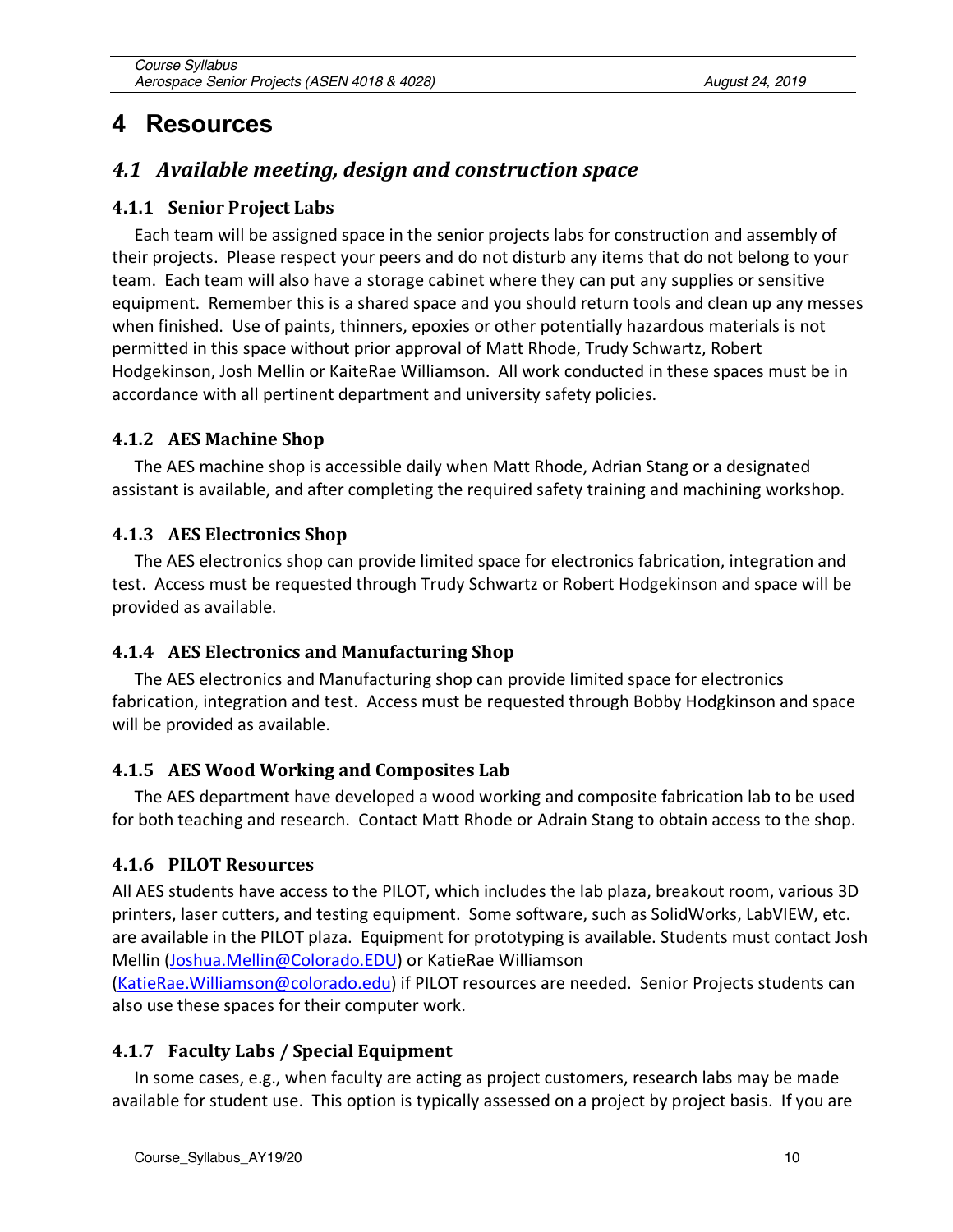working in a faculty lab please respect the fact that others, most likely graduate students, may be using the same space for their research. Please coordinate with the faculty who is providing the lab to learn the rules and expectations for people using the lab.

# *4.2 Web Sites*

The course web site can be found at https://canvas.colorado.edu/. All course materials will be posted there, as well as announcements, assignments, and the corresponding grades. Grades are visible only to individual students.

The archive web site is: http://www.colorado.edu/aerospace/current-

students/undergraduates/senior-design-projects. You may need to copy and paste the link directly into your browser. Teams have the opportunity to develop their own team websites on that server. Links to deliverables from previous projects may be helpful in the development of your own reports and presentations.

# *4.3 Email List Server*

The course roster provided by the University as part of the **myCUinfo** system will be utilized as the course email list. You do not need to subscribe to that list. Messages will be sent to your official CU email account. Replies to this email will not go to the group but will be directed to the CC.

Any course-wide announcements or postings will be available on the class Canvas web site.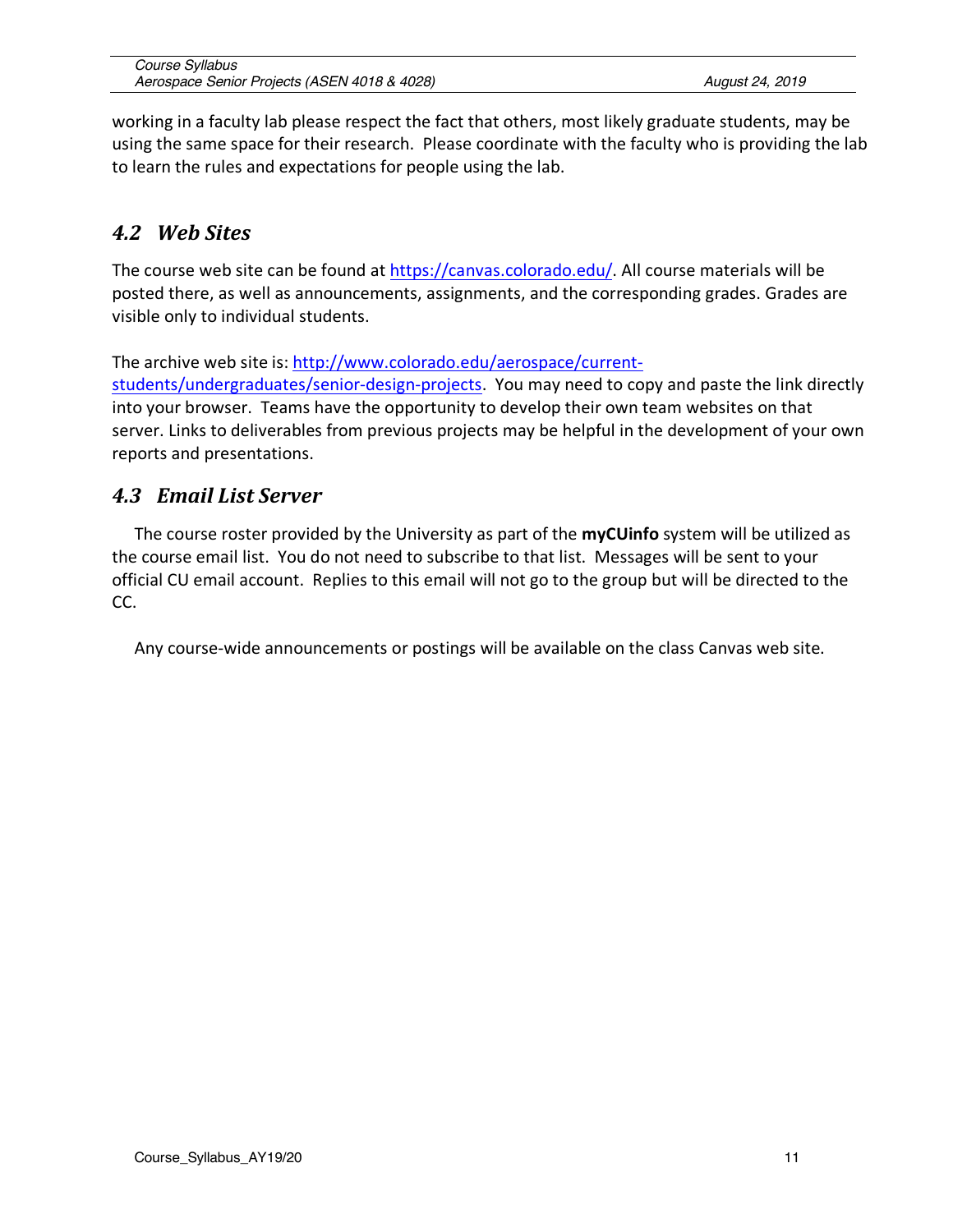### *4.4 Project Costs*

Details about the financial requirements and expectations for senior projects can be found in the **Financial Management Requirement Document** which is available through the course website. A brief overview is provided below.

#### **4.4.1 Budget**

All projects are allotted a budget of \$5,000 (AY 2019/2020) for project purchases. The budget will come from funds committed by a customer. Customers may provide additional operational funding as delineated in the **Customer Requirements Document** which is available from the CC or the course website.

In many cases students apply for additional support from

- the EEF and UROP programs within the University of Colorado.
- Corporations often provide in-kind donations or university discounts.

It is the responsibility of the teams to inquire about such support.

If students would like to pursue other external funding opportunities they must coordinate those efforts with the CC and the customer before proceeding.

#### **4.4.2 Procedures**

All teams are required to have a Financial Lead (FL) who will be responsible for their team following the established procedures in the **Financial Management Requirement Document** and accounting for all the financial transactions.

# **5 Student Requirements**

# *5.1 Project Teams*

The AES department will endeavor to provide enough projects through external and internal funding sources to support **10-12 person teams**. The intent is to staff each project with an approximately equal number of students; exact numbers depend on current enrollment. Students will be placed on project teams from the slate of current projects through a self-selection process. The process will give students the opportunity to work on a project of interest to them, but just as important, it will strive to ensure that each project is staffed with individuals who either possess or is willing to develop the skills needed to make the project a success. **In the event that projects are under or over staffed after the self-selection process, the CC with input from the PAB has final authority on team composition to ensure reasonable balance among teams**.

Teams that form in advance of the senior year, e.g. to explore project ideas of interest and funding, will have priority in selection for that project, but only up to groups of five (5) students listed on the Notice of Intent form for that project. However, there is no guarantee that any such project will be among the slate of approved projects.

In the first week of class, the slate of projects will be presented, and students should rank projects according to their interest. Some iteration is typically needed to formulate teams with the required expertise and evenly balanced numbers of team members across groups. Once formed,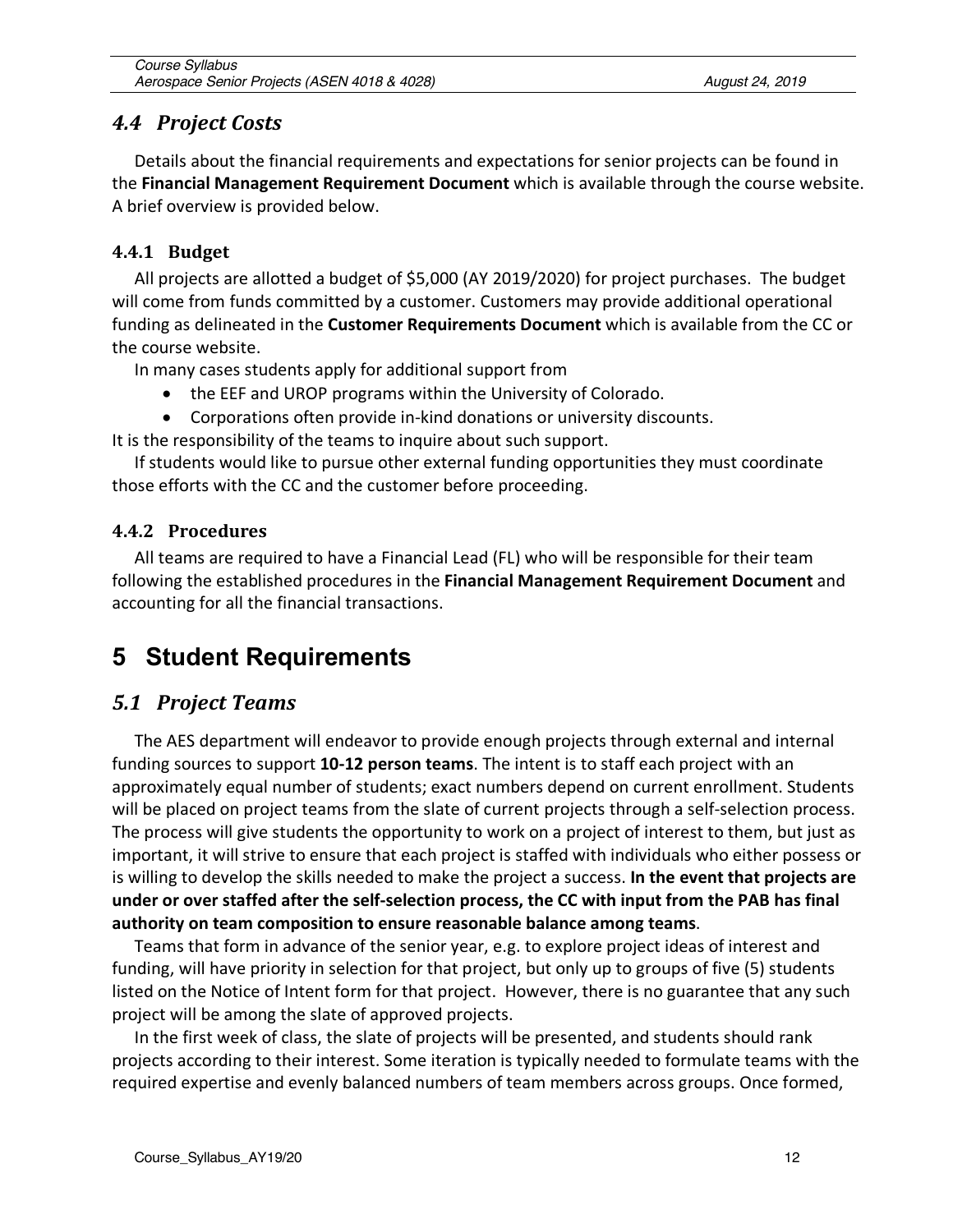| Course Syllabus                              |                 |
|----------------------------------------------|-----------------|
| Aerospace Senior Projects (ASEN 4018 & 4028) | August 24, 2019 |

each team shall choose a Project Champion to lead team meetings until final selection of a Project Manager is made later in the semester.

Every team member must take a leadership role in the project, and each of the following roles must be represented. No person can perform more than one of these key roles.

- Project Manager (PM)
- Systems Engineer (SE)
- Manufacturing Lead (ML)
- Test/Safety Lead (T/SL)
- Financial Lead (FL)
- Technical Leads (these are project-specific, but must cover the major design areas in the course: mechanical (includes fluid/thermal/optical), electronics, and software)

All members of the team must have a technical contribution to the project. Team organization may be changed as project needs evolve, but each member must have a clear leadership role in the project at all times.

# *5.2 Safety*

Safety shall be a primary concern for all students, faculty, and staff in Senior Projects. Students must take the required training if they plan to use shops, and all students must attend an environmental health and safety training workshop. Any work conducted in senior projects must be done in accordance with all university safety policies which can be found at http://ehs.colorado.edu/. Any activity on the project that has a potential safety impact will be first cleared by Matt Rhode, Bobby Hodgkinson and Trudy Schwartz.

# *5.3 Text*

There is no required text for this course. Recommended reading includes:

"*TeamWork, what must go right/what can go wrong*" by C.E. Larson, F.M.J. Lafasto, SAGE Publications, 1989.

"Decision Making & Problem Solving Strategies", John Adair, Kogan-Page, 2007.

"Design-Driven Innovation", Robert Verganti, Harvard Business Press, 2009.

"Design-Inspired Innovation", James Utterback, et al., World Scientific, 2007.

"Open Innovation", Henry Chesbrough, Harvard Business School Press, 2003.

Project managers are encouraged to read

"*The TEAM Handbook*," by P.R. Scholtes, B.L. Joiner, B.J. Streibel, Oriel Inc. 2003.

"Just Enough Project Management" by Curtis R. Cook, McGraw-Hill 2005.

"Guide to the Preparation of Operational Concept Documents", ANSI/AIAA G-043A-2012

Systems Engineers are encouraged to read

"*Systems Engineering and Analysis*," B.S.Blanchard, and W.J.Fabrycky, Prentice Hall, 2006. NASA Systems Engineering Website: http://spacese.spacegrant.org/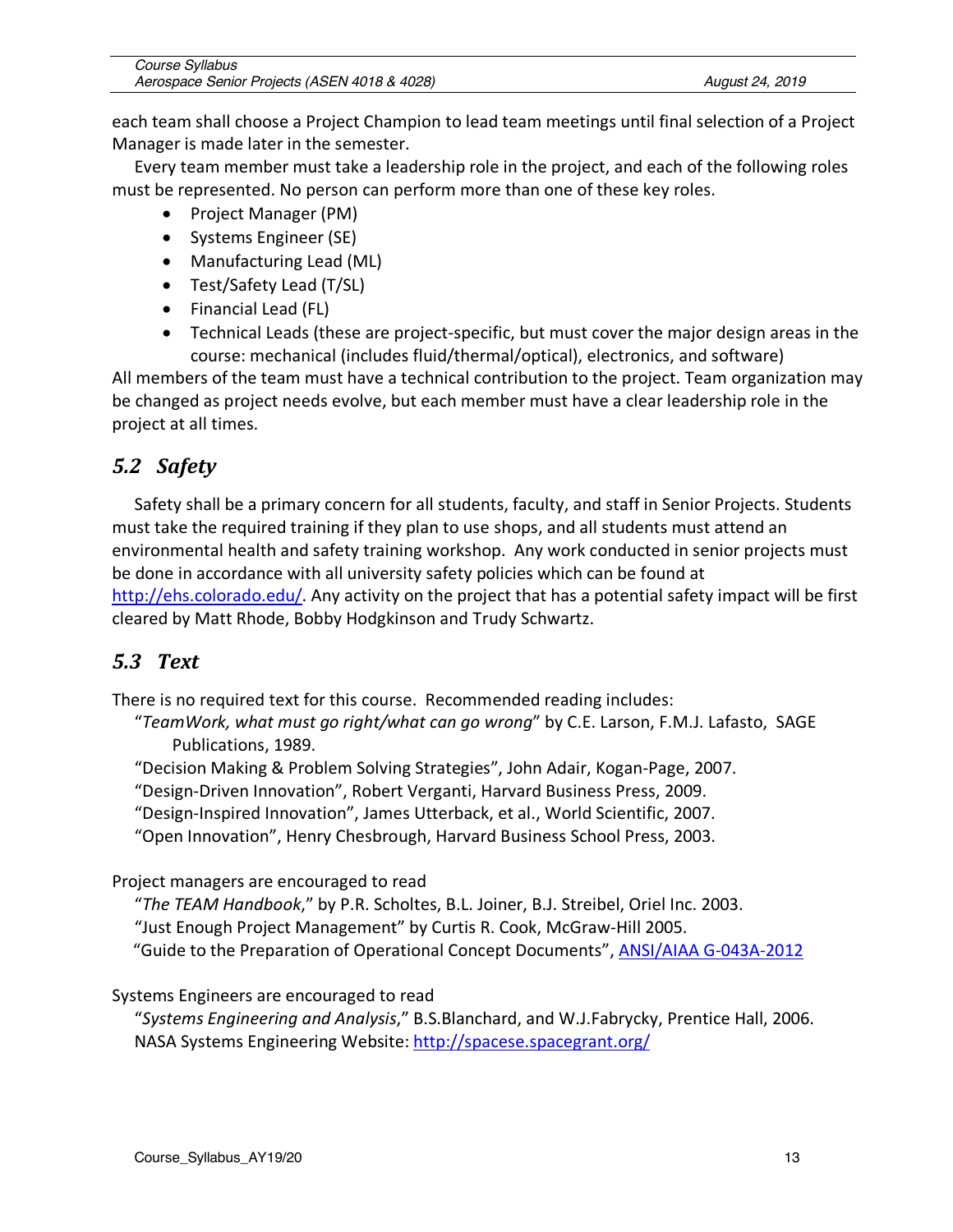### *5.4 Design Notebooks*

Design work today occurs in a variety of ways and through many different computer tools. In many cases, design goes directly from an idea to a CAD drawing. This is an efficient approach if the design idea is simple, e.g. a small component of the system, such as a mechanical bushing or software device driver. For larger project aspects, such as formulating major design approaches, better methods are needed to create, communicate, and refine these ideas. Despite all the computer design aids available today, there remains no better medium for this creative process than sketching ideas on paper. This ranges from initial ideas on the proverbial "back of the envelope", to detailed diagrams, free body force/moment analyses, musings about functional modes, ideas for test fixtures, etc. Accordingly, in this course, all students are required to use a design notebook for the bulk of their design work. This facilitates one of the most difficult aspects of large projects: getting ideas out of the head of team members and into a form the whole group can understand and effectively work on. A white board is also useful, but its results must be captured in a more permanent form, e.g. in a notebook. Once these design ideas are communicated and refined to the point they solve the problem at hand, they are typically converted to a more formal representation (flow chart, solid model, etc.) for presentation.

 Diligent use of a notebook helps develop skills in communication via sketches, drawings, diagrams, equations, etc. It also provides a record of your design contributions to the project that will be used by you (for your own design work, and the self-evaluations), your peers (for the benefit of the project, and for the peer evaluations), and your advisors (for the notebook evaluations) to assess the value of your work on the project during grading. Notebooks should be kept at hand, so all your design thinking can be done in them, so you can use them to work through ideas with your team, and so your advisor can review your individual work periodically. Notebooks are formally graded by your advisor at the end of the term. The AES Department will provide one standard notebook to each student for each semester. Generally, students fill at least one notebook per semester.

# *5.5 Weekly Time Sheets*

In industry your work is often divided among several projects with separate sources of funding. Time cards are widely used to associate efforts with the proper accounts. This is not the case in senior projects, with one source of funding and no billing for personnel time. However, a variant of time cards will be used in this course to assist in managing your time wisely. The weekly time sheet (WTS) records the number of hours spent on the project, as well as a brief summary of the week's accomplishments and your plans for the next week. This helps maintain a healthy level of effort for project success, and encourages everyone to assess and plan their own work. The WTS should be a succinct summary reflecting the accomplishments and planning already in the design notebook, and should take only about 5 minutes to prepare each week. The WTS will be submitted to the Canvas web site, and a Course Assistant will collate these for distribution to the teams and advisors. A template for the WTS will be posted.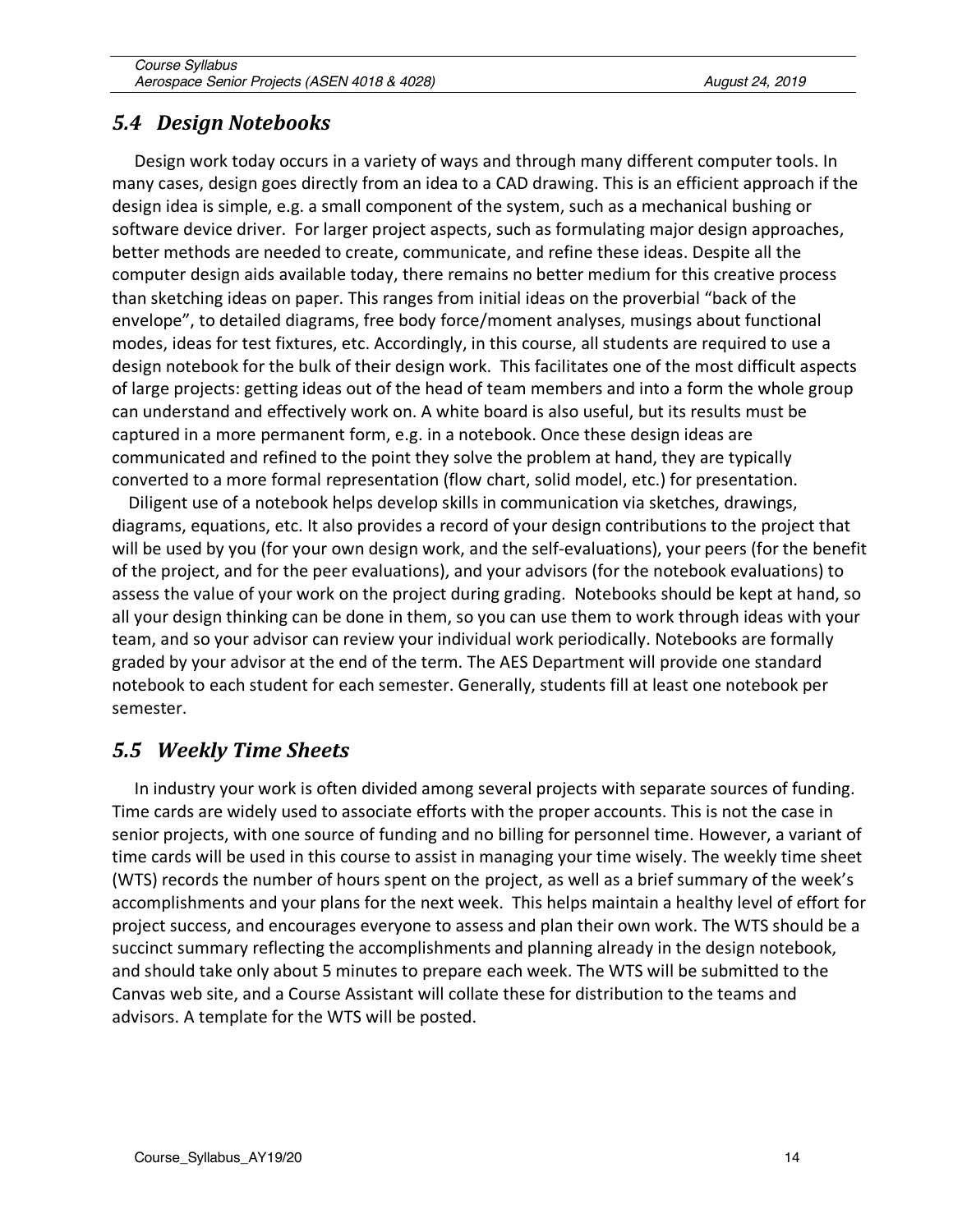# **6 Course Faculty and Staff**

# *6.1 Course Coordinator (CC)*

**Jelliffe Jackson** Office: N205 Office Phone: 303-492-3702 Email: jelliffe.jackson@colorado.edu (preferred over phone) Office Hours: during lab hours, by appointment, or just knock at my door.

# *6.2 Project Advisors (2018/19)*

#### *Section 011*

| <b>Donna Gerren</b>                   | <b>Matt Rhode</b>                |
|---------------------------------------|----------------------------------|
| Office: TBA                           | Office: TBA                      |
| Office Phone: 303-735-4870            | Office Phone: 303-492-7556       |
| Email: donna.gerren@colorado.edu      | Email: RhodeM@colorado.edu       |
| Sanghamitra Neogi                     | Morteza Lahijanian               |
| Office: TBA                           | Office: TBA                      |
| Office Phone: 303-735-7732            | Office Phone: 303-7355443        |
| Email: sanghamitra.neogi@colorado.edu | Email: donna.gerren@colorado.edu |

#### *Section 012*

| <b>Aaron Johnson</b>            | <b>Zoltan Sternovsky</b>              |
|---------------------------------|---------------------------------------|
| Office: TBA                     | Office: TBA                           |
| Office Phone: TBA               | Office Phone: 303-735-6272            |
| Email: aaronwj@colorado.edu     | Email: Zoltan.Sternovsky@colorado.edu |
| Jean Koster                     | <b>Kathryn Wingate</b>                |
| Office: TBA                     | Office: TBA                           |
| Office Phone: 303-492-6945      | Office Phone: 303-735-7631            |
| Email: Jean.Koster@colorado.edu | Email: Kathryn. Wingate@colorado.edu  |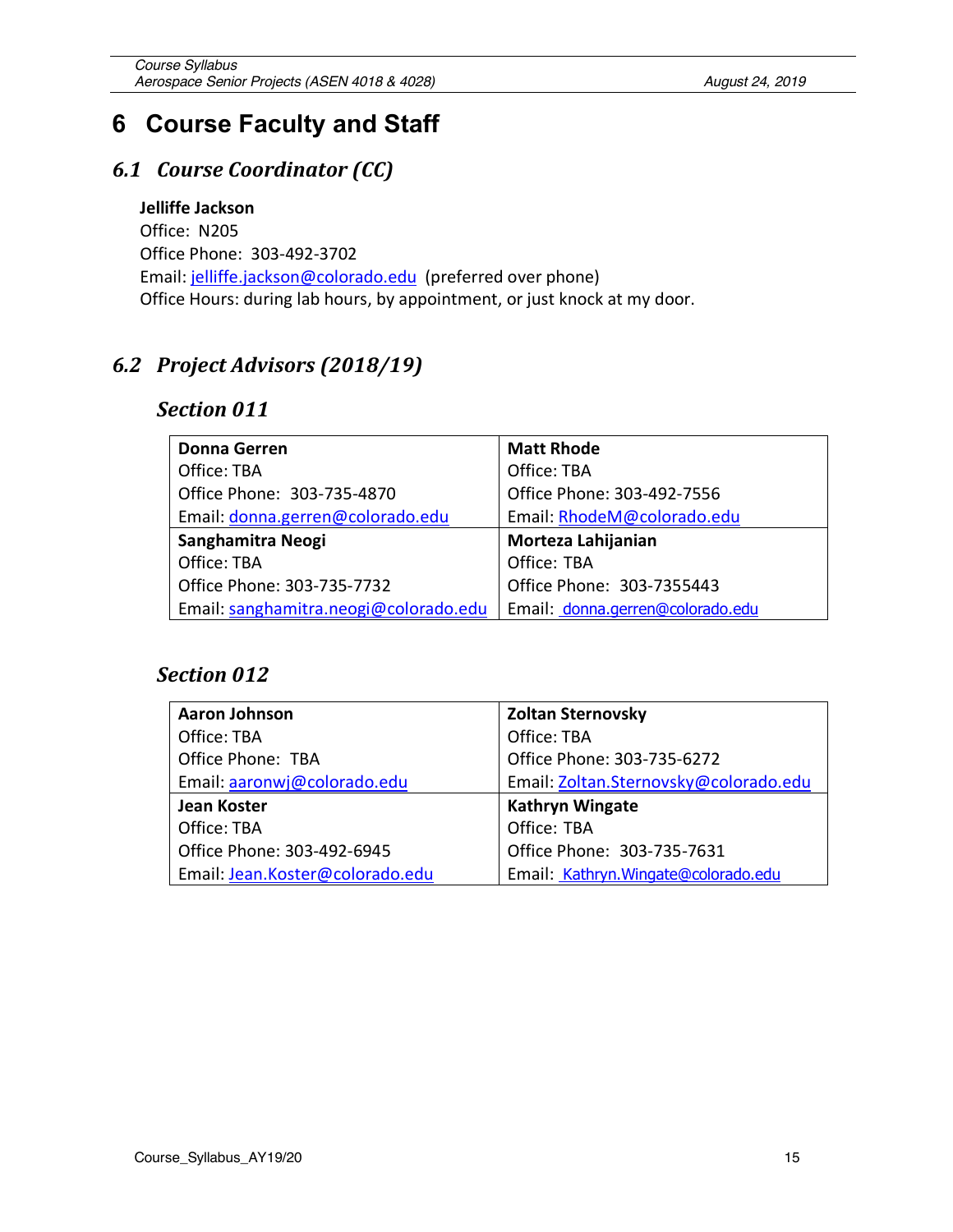# *6.3 Technical Experts and Support Staff*

| <b>Electronics</b>                 | <b>Electronics and Manufacturing</b> |
|------------------------------------|--------------------------------------|
| <b>Trudy Schwartz</b>              | <b>Bobby Hodgkinson</b>              |
| Office: TBA                        | Office: TBA                          |
| Office Phone: 303-735-2986         | Office Phone: 303-492-4481           |
| Email: Trudy.Schwartz@Colorado.edu | Email: hodgkinr@colorado.edu         |
| Software                           | Machinist                            |
|                                    |                                      |
| <b>Josh Mellin</b>                 | <b>Adrian Stang</b>                  |
| Office: TBA                        | Office: TBA                          |
| Office Phone: 303-735-7976         | Office Phone: 303-492-7556           |
| Email: hodgkinr@colorado.edu       | Email: adrian.stang@colorado.edu     |

### *6.4 Other Course Resources*

| <b>Course Assistant</b>              | <b>Course Assistant</b>           |
|--------------------------------------|-----------------------------------|
| <b>Anahid Blaisdell</b>              | <b>Gregory Frank</b>              |
| Email: Anahid.Blaisdell@Colorado.EDU | Email: Gregory.Frank@Colorado.EDU |
|                                      |                                   |
| <b>Financial Accounting</b>          | <b>Financial Accounting</b>       |
| <b>Jacquelyn Stang</b>               | <b>KatieRae Williamson</b>        |
| Office: TBA                          | Office: TBA                       |
| Office Phone: 303-735-0950           | Office Phone: 303-735-7976        |
| Email: jacquelyn.stang@colorado.edu  | Email:                            |
|                                      | KatieRae.Williamson@colorado.edu  |

# *6.5 Course Faculty and Staff Roles*

Course faculty and staff roles and responsibilities are defined in the Faculty Advisor Guidelines document. This is briefly summarized below.

The CC, in agreement with the Chair of the Department, will select and approve the slate of senior design projects for the academic year based on financial support and course compatibility. The CC will work with potential customers to define projects suitable for the course.

The CC will ensure that all project teams are viable and have approximately the same number of students.

The CC will update and distribute the course materials, as needed, for the current academic year, and will organize the course workshops, lectures, and PAB reviews and grading activities.

The CC will maintain, post, and submit all grades in the course, with the assistance of the Course Assistants.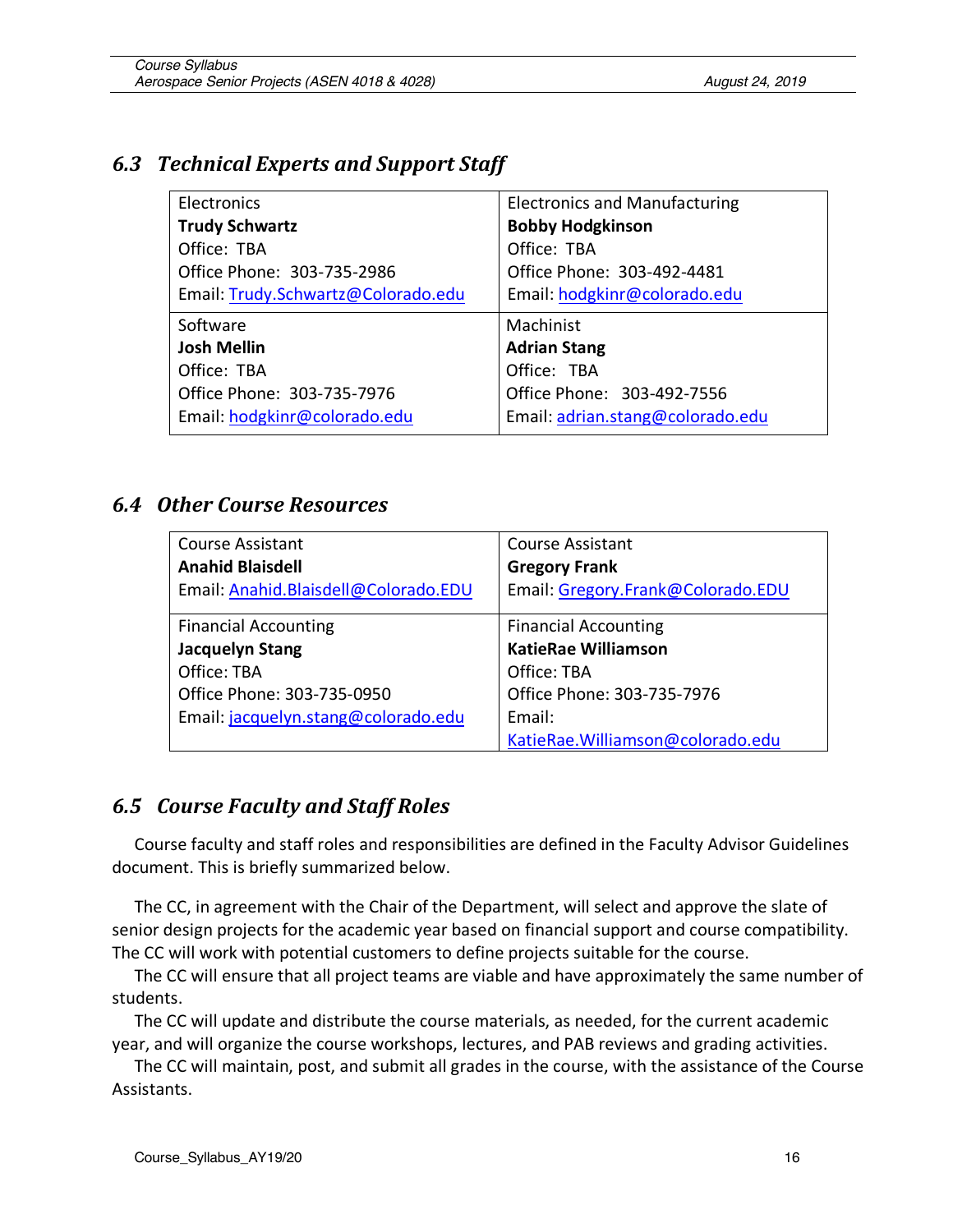| Course Syllabus                              |  |
|----------------------------------------------|--|
| Aerospace Senior Projects (ASEN 4018 & 4028) |  |

The Projects Advisory Board (PAB) consists of one Team Advisor for every two projects, the CC, the technical experts and the TAs. The role of the PAB is:

- to provide advice and guidance to the project teams
- to provide a cross section of relevant professional expertise in the evaluation of the student projects
- to provide timely, actionable feedback on the quality of team progress, and
- to determine group and individual grades for the course.

Students should look to the faculty and staff for:

- Experience in engineering analysis, design, development, and testing using a systems engineering approach.
- Expectations of professional practice, communications, project management, and organizational skills
- Specific technical expertise in various areas, and suggestions where additional expertise may be found.

The PAB members do not, however, run the projects. They have no decision-making authority in the conduct of the project. This authority and responsibility lies with the students in the corresponding project team. Faculty will provide feedback and will ask teams to defend their decisions with engineering arguments in an effort to help them make the informed design choices that lead to a successful project.

### *6.6 General AES Faculty support*

All faculty members in the AES department are committed to providing students in senior projects with technical guidance in their area of expertise, if provided with reasonable requests. Contact information and a short overview on the technical interests of each faculty member can be found on the AES department webpage. Additional information can be found on the research center and individual faculty web pages.

If you have difficulties reaching a faculty member whom you would like to meet with you, contact the CC or your faculty advisors who can help to coordinate this effort.

# **7 Grades**

# *7.1 Grading Procedures*

The requirements for each graded product in the course are specified in the corresponding assignment document. These are provided on the course Canvas web site. The grades are determined based on the criteria found there.

All grades are determined by your faculty advisor in agreement with the Project Advisory Board (PAB) as a whole, along with the CC. In the event that consensus cannot be reached, the CC has the final authority in setting grades.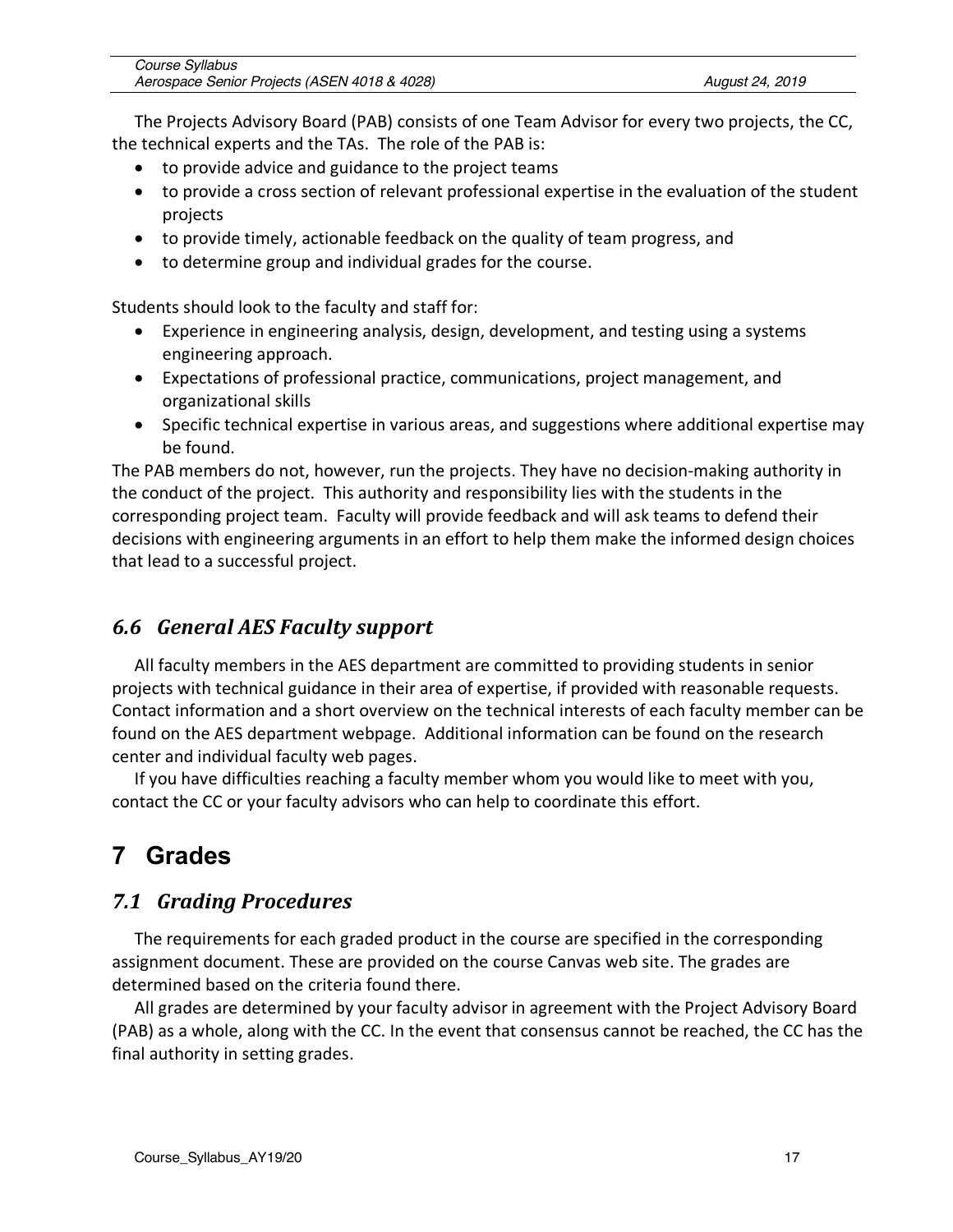# *7.2 Grade Components*

The final semester grades are determined from a group grade basis on each assignment, with differential adjustments, based on individual contributions to the group effort, to obtain individual student grades. Grading in Senior Projects is necessarily somewhat subjective, but grades are normalized over the whole class in PAB grading meetings to maintain consistency and fairness. The CC keeps the grades on file, and will post them on Canvas web site for individual student access only. The team adviser will provide feedback to individual students about their grade outcomes upon request. The weighted contribution to the total grade for each element of the course is provided below. Advisors provide evaluations of design notebooks and student performance evaluation at the end of the term.

| Product                               | Weight |
|---------------------------------------|--------|
| <b>Project Definition Document</b>    | 10%    |
| <b>Conceptual Design Document</b>     | 10%    |
| <b>Preliminary Design Review</b>      | 20%    |
| <b>Critical Design Review</b>         | 20%    |
| <b>Fall Final Report</b>              | 20%    |
| Design Notebooks                      | 10%    |
| <b>Student Performance Evaluation</b> | 10%    |
| Total                                 | 100%   |

#### **7.2.1 ASEN 4018 assignment weighting (Fall)**

#### **7.2.2 ASEN 4028 assignment weighting (Spring)**

| Product                               | Weight |
|---------------------------------------|--------|
| <b>MSR and TRR Reviews</b>            | 20%    |
| <b>AIAA Conference Paper</b>          | 5%     |
| <b>Spring Final Review</b>            | 20%    |
| Symposium                             | 10%    |
| <b>Project Final Report</b>           | 25%    |
| Design Notebooks                      | 10%    |
| <b>Student Performance Evaluation</b> | 10%    |
| <b>Total</b>                          | 100%   |

### *7.3 End of Project Disposition*

At the end of the ASEN 4028 teams and students are required to sign a consent document where students agree to allow the Aerospace Engineering Sciences department to copy and distribute materials that were created by the team in ASEN 4018 and ASEN 4028 to future students,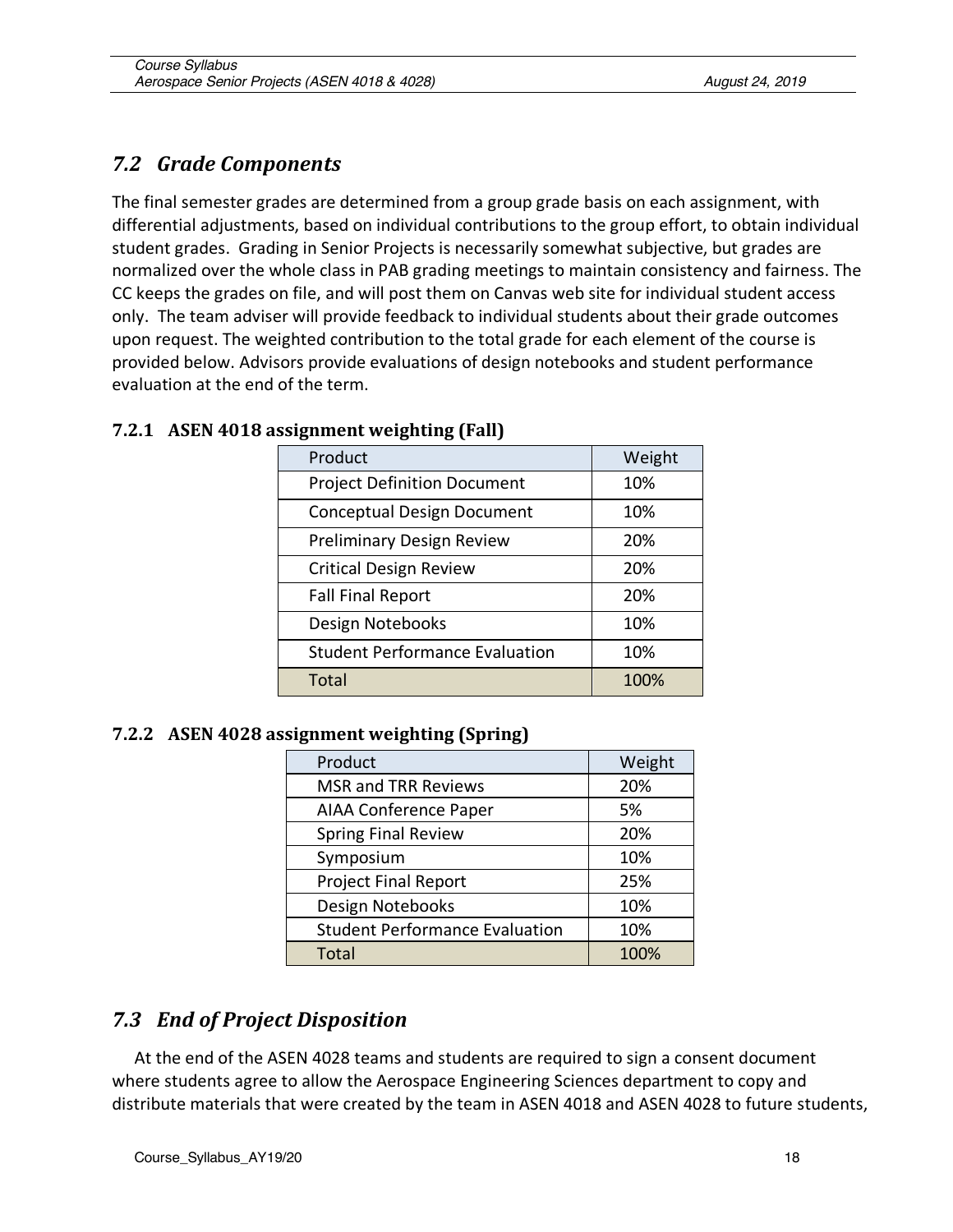| Course Syllabus                              |  |
|----------------------------------------------|--|
| Aerospace Senior Projects (ASEN 4018 & 4028) |  |

future PAB members, aerospace industry members, and to publish them on the department website http://www.colorado.edu/aerospace/current-students/undergraduates/senior-designprojects.

Before final grades are issued, all students must be cleared on the course disposition list showing that all equipment (hardware and software) borrowed during the course has been returned to the appropriate owners, work areas have been cleaned up, and purchasing card accounts have been closed.

# *7.4 Individual Assessments*

#### **7.4.1 Self-Assessment**

At select reviews (PDR, CDR, TRR, SFR) all students will be asked to provide a *self-assessment* of their contribution to the current phase of the project. This self-assessment should document the student's technical, design/implementation and management contribution to the projects and will be aligned with the course learning goals outlined in Section 2.1.

Self-assessments will be made available to your team members before the deadline for peer reviews.

#### **7.4.2 Peer Reviews**

Each semester two confidential *Peer Reviews* will be solicited from student team members after select major presentations (ASEN 4018: PDR, CDR; ASEN 4028: TRR, SFR). In these peer reviews you will be asked to evaluate the overall contribution of each team member to the success of the project.

Peer reviews will be utilized by the PAB in their assignment of individual grades of select assignments (PDR, CDR, FFR, TRR, SPR, PFR), and in the individual Faculty Performance Evaluation grades at the end of each term. Accordingly, peer evaluations can strongly affect individual student grades, just as individual contributions can strongly affect the quality of a team project. You are encouraged to identify roles in the project where your contributions are meaningful and recognized, and to be fair in your evaluations of your peers.

#### **7.4.3 Design Notebooks**

All students must maintain a notebook that reflects the quality and quantity of their individual design activities. The intent is for students to do all their thinking in the notebook. It should contain ideas, sketches, diagrams, equations, calculations, test data, questions, plans, and findings. Its purpose is to help understand and organize the design process. Ideas should be transferred from the notebook to class deliverables, not the other way around. Typically, at least one notebook is filled each semester (see the Design Notebook assignment for an explicit notebook grading rubric). Advisors will review notebooks periodically and provide feedback to ensure that the end of the term notebook grading produces no surprises. Note that the content of the design notebook has a much larger impact than the notebook grade alone, since the work in the notebook is one of the main sources of evidence of individual contribution to the project, which affects differential grading among the team in most of the course assignments.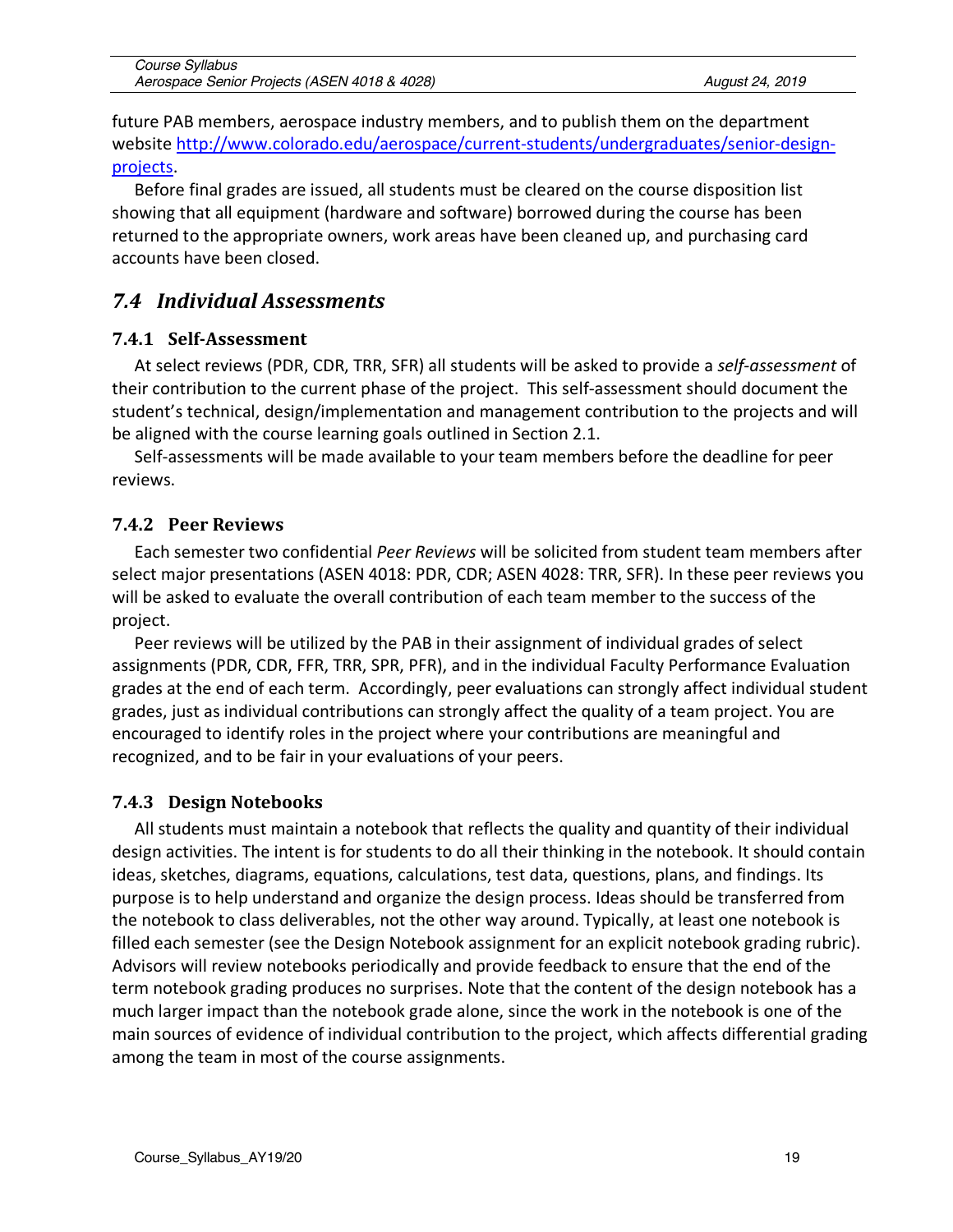# *7.5 Grading Scale*

Letter grades are only assigned at the end of each term, not on individual deliverables. Team numerical and letter grades are assigned according to the following absolute scale:

|            | Grade      | Interpretation                                                                                         |
|------------|------------|--------------------------------------------------------------------------------------------------------|
| $90 - 100$ | $93 - A$   | Excellent work= Exemplary engineering design contributions. Likely to meet all major project           |
|            | $90 - A$ - | objectives, and to close the design loop with full project validation. An engineering understanding    |
|            |            | of the project is evident, and design projects meet professional standards. Exceeds course             |
|            |            | expectations.                                                                                          |
|            |            |                                                                                                        |
| 80-89.9    | $87 - B +$ | Good work = Good engineering design contributions, but non-engineering contributions dominate.         |
|            | $83 - B$   | Likely to meet some of the major project objectives, and to verify all of the design requirements, but |
|            | $80 - B -$ | full validation is not likely. An engineering understanding of some project elements is evident, and   |
|            |            | some design products meet professional standards. Meets course expectations.                           |
| 70-79.9    | $77 - C +$ | Minimal work = some contributions can be identified, but little engineering design content is evident  |
|            | $73 - C$   | Likely that none of the major project objectives will be met and verified. An engineering              |
|            | $70 - C -$ | understanding is lacking, and design products are of generally of substandard quality. Below course    |
|            |            | expectations. A C grade is the required minimum in ASEN 4018 to progress to ASEN 4028.                 |
| 60-69.9    | $67 - D+$  | Poor work = little contribution to the team or to the system design can be identified. Likely that the |
|            | $63 - D$   | system will not be completed in time, and that no meaningful testing will be possible. Design          |
|            | $60 - D -$ | products are unacceptable, and little engineering understanding is conveyed. Far below course          |
|            |            | expectations.                                                                                          |
| < 60       | F          | A failed effort.                                                                                       |

Note that individual grades can differ substantially from the team (average) grade, based on individual contributions as judged by the PAB, with input from peer evaluations.

# *7.6 Incomplete Grades*

According to University policy incomplete grades (IF) cannot be given in ASEN 4018 or ASEN 4028.

# **8 Project Formulation**

# *8.1 Project Definition Document*

The first assignment for the new student teams is to assess all customer-provided information and to formulate a clear definition of the project that will be carried out. This is articulated in the Project Definition Document (PDD). Specifications for the PDD can be found in the assignment.

Project customers, prospective student team members, and the PAB will collectively review the PDD during the first three weeks of the Fall semester. Once all have agreed to the content of the PDD, the project is deemed approved and the team may proceed. **The PAB must approve the final PDD before the design project may proceed**. The PAB reserves the right to reject unsatisfactory PDDs and, if necessary, to reassign prospective team members to other teams.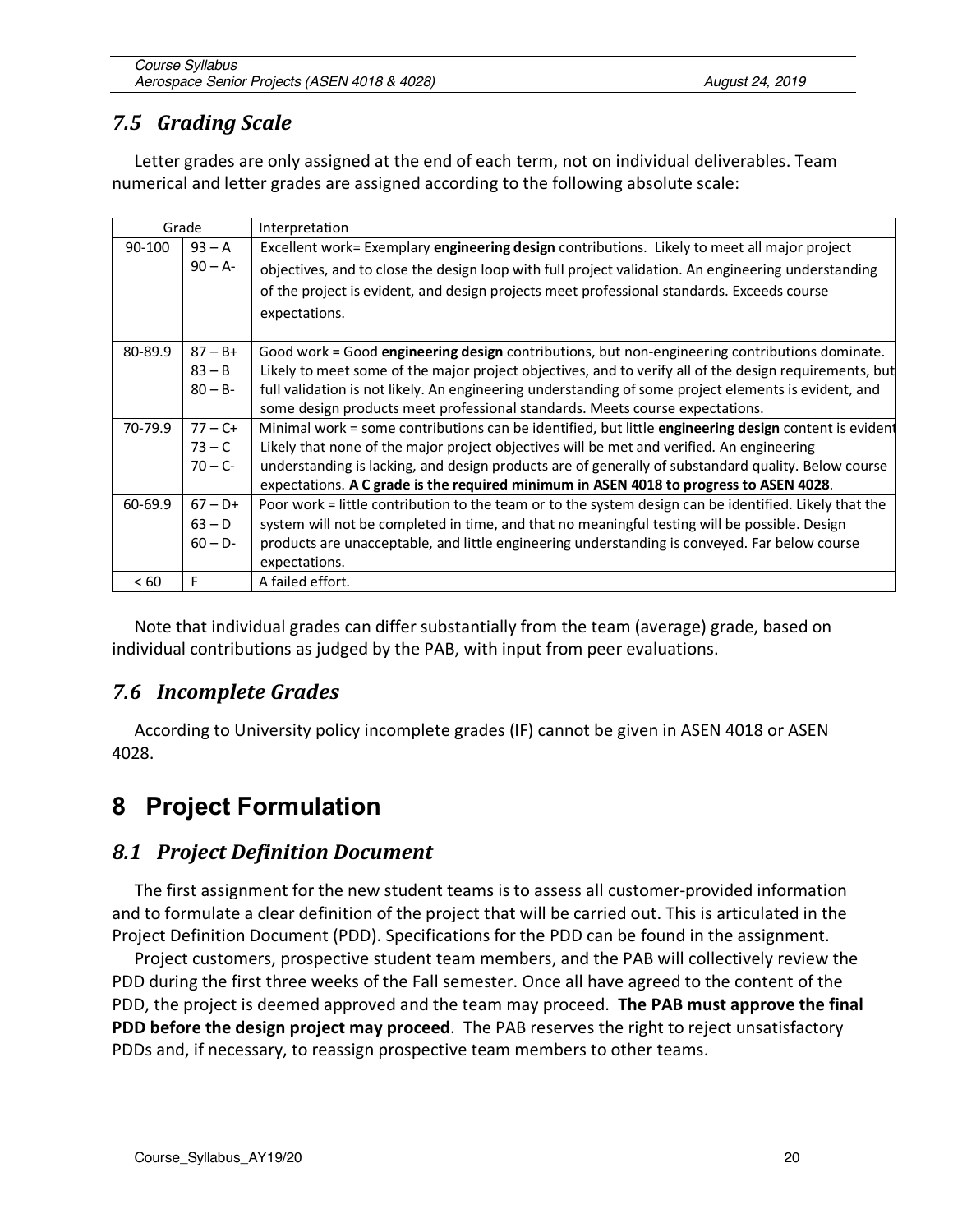### *8.2 Expected Project Content*

All projects are expected to:

- Conceive, design, fabricate, integrate, verify and validate a product, device or system.
- Develop designs using quantitative, engineering tools and methods of appropriate complexity, reflecting the academic background expected of Aerospace Engineering seniors.
- Use standard engineering practices of systems engineering, including the development of design requirements, trade studies, risk analyses and mitigations, predictive models, resource plans, and a comprehensive schedule of work.
- Use an appropriate set of professional project management tools and practices to organize the work to assure objectives are met with the limited time, equipment, budget, and skills available.

# *8.3 Project Advancement*

The systems engineering approach followed in this class was invented by the industry to assist in the development of complex aerospace systems, where a great deal of time and money is at stake. Although a senior project is considerably smaller than most industry projects, it can benefit from the same development and decision-making process, reducing the risk of a poor outcome. Accordingly, several key decision points have been established in the course. Projects cannot move beyond these points until satisfactory progress is evident to the PAB. These decision points are as follows:

- **PDD**: projects must have a clear definition of the objectives of the design, so that the PAB can understand what is being attempted and whether it appears to be of reasonable difficulty and scope.
- **PDR**: projects must present evidence of feasibility, making engineering arguments for technical, logistic, and financial feasibility within the constraints of the senior design course.
- **CDR**: projects must show that they are ready to expend their resources, having identified and addressed all the major elements required for project success, and carried the design to enough detail to make appropriate decisions on procurement or fabrication of all key components.
- **TRR**: projects must show that verification testing has been adequately conceived, designed, and planned, and that the team is ready to conduct the tests safely.

# *8.4 Multi-Year Themes*

Projects may build upon results obtained in previous years. Such projects have the advantage of involving students in overall projects with larger scopes than can be accomplished by one team in one year. Another advantage is that it introduces students to problems involving larger system level interactions and trades.

However, **the project for a given year must be self-contained**. That is, it must lead to the development of a specific new product, device or system. Multi-year projects must also define and maintain a set of higher level project goals and, as required, interface definition documents that clearly define the boundaries for a given year's activities. Duplication of previous work is not acceptable.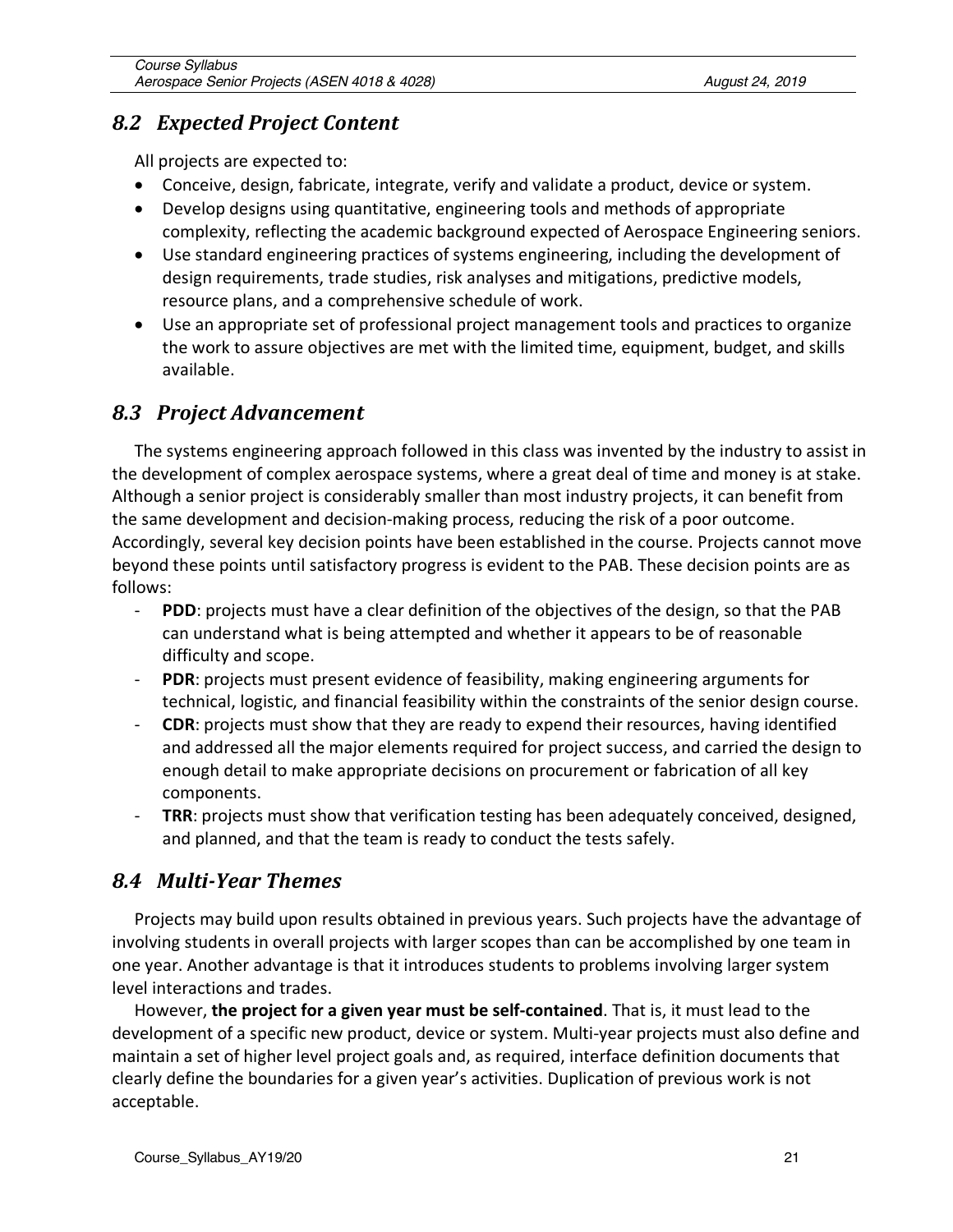### *8.5 Multi-Departmental Projects*

Projects may also be coordinated with seniors working in other departments on their own senior project class. This provides an opportunity for multi-departmental projects with an enhanced sophistication in specific disciplines.

However, a multi-departmental project will need to accommodate the necessary interfaces, both technical and academic, between the two departments. Students in such projects are responsible for drafting a plan to accommodate this issue. The CC must approve such plans.

# **9 Aerospace Engineering Sciences & University Policies 2019**

### *9.1 Accommodation for Disabilities*

If you qualify for accommodations because of a disability, please submit your accommodation letter from Disability Services to your faculty member in a timely manner so that your needs can be addressed. Disability Services determines accommodations based on documented disabilities in the academic environment. Information on requesting accommodations is located on the Disability Services website. Contact Disability Services at 303-492-8671 or dsinfo@colorado.edu for further assistance. If you have a temporary medical condition or injury, see Temporary Medical Conditions under the Students tab on the Disability Services website.

# *9.2 Religious Holidays*

Campus policy regarding religious observances requires that faculty make every effort to deal reasonably and fairly with all students who, because of religious obligations, have conflicts with scheduled exams, assignments or required attendance. In this class, you should make arrangements with the instructors at least two weeks in advance if there is a religious observance conflict with exams, quizzes, homework, and laboratory reports. See the campus policy regarding religious observances for full details.

#### *9.3 Classroom and On-Campus Behavior*

Students and faculty each have responsibility for maintaining an appropriate learning environment. Those who fail to adhere to such behavioral standards may be subject to discipline. Professional courtesy and sensitivity are especially important with respect to individuals and topics dealing with race, color, national origin, sex, pregnancy, age, disability, creed, religion, sexual orientation, gender identity, gender expression, veteran status, political affiliation or political philosophy. Class rosters are provided to the instructor with the student's legal name. I will gladly honor your request to address you by an alternate name or gender pronoun. Please advise me of this preference early in the semester so that I may make appropriate changes to my records. For more information, see the policies on classroom behavior and the Student Code of Conduct.